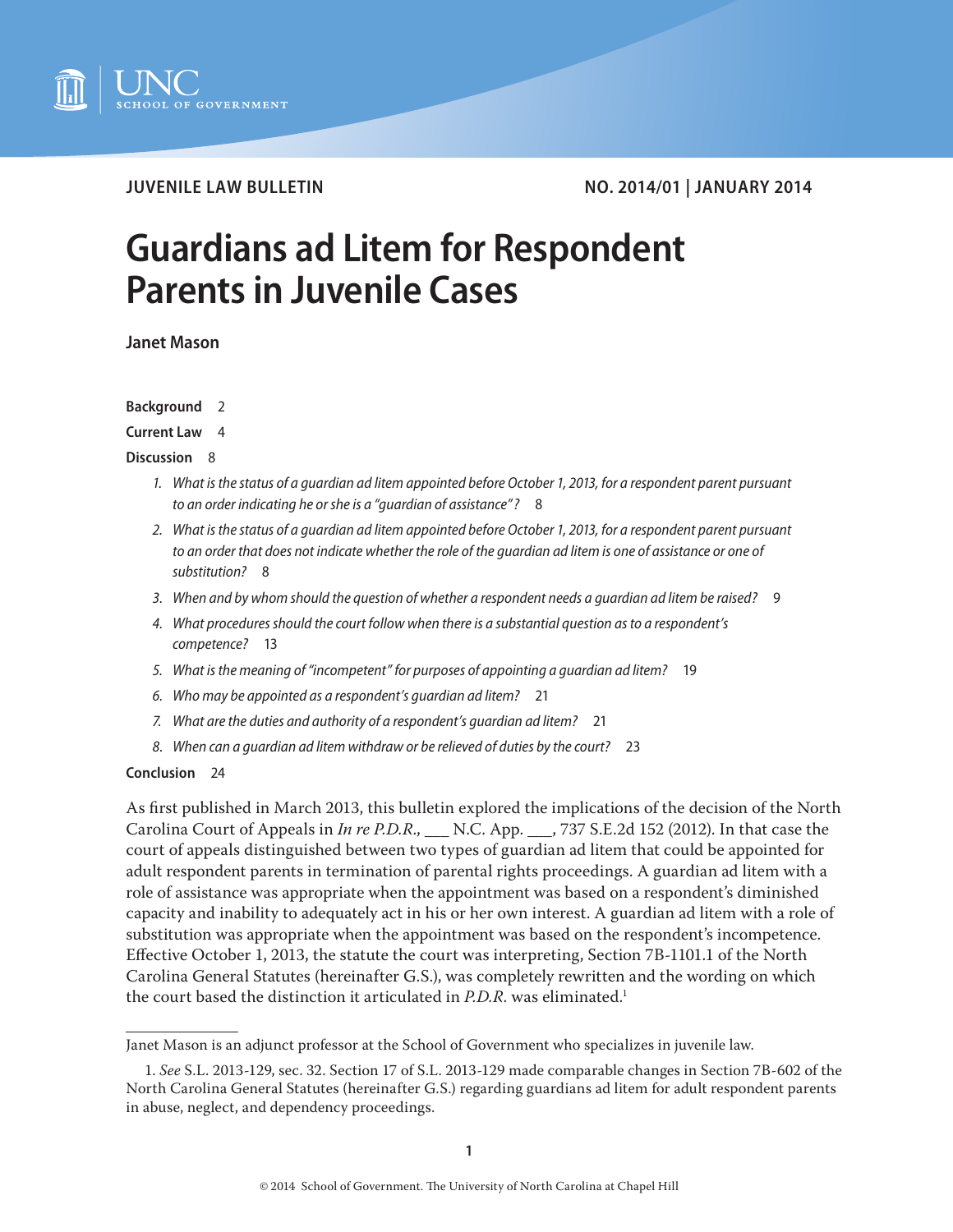The answers to the questions addressed in the previous bulletin—"When should the court appoint a guardian ad litem for a respondent parent in a juvenile proceeding, and what is that guardian ad litem's role?"—changed with the enactment of S.L. 2013-129. However, the questions remain relevant and the answers, to some extent, elusive for trial courts and parties trying to implement the law properly.

# **Background**

The first Juvenile Code provision for guardians ad litem for respondent parents was enacted in 1979 and applied only to termination of parental rights actions. $^{\rm 2}$  The legislation added as a ground for termination of a parent's rights the following: "That the parent is incapable as a result of mental retardation, mental illness, organic brain syndrome, or any other degenerative mental condition of providing for the proper care and supervision of the child, such that the child is a dependent child . . . , and that there is a reasonable probability that such incapability will continue throughout the minority of the child." Any time that ground was alleged, the court was required to appoint an attorney, pursuant to G.S. 1A-1, Rule 17, as guardian ad litem to represent the parent unless the parent retained counsel. The same legislation required the court to appoint a guardian ad litem for any minor parent under the age of fourteen. In 1981 the legislature amended the Juvenile Code to provide for the appointment of counsel for indigent parents in all termination of parental rights actions and to require appointment of a guardian ad litem for any minor parent under the age of eighteen.<sup>3</sup>

In 2001 the legislature first provided for the appointment of guardians ad litem for parents in some other juvenile cases. A trial court was required to appoint a guardian ad litem for a parent in an abuse, neglect, or dependency proceeding if

- 1. the petition alleged that the child was dependent because the parent was "incapable as the result of substance abuse, mental retardation, mental illness, organic brain syndrome, or any other similar cause or condition" of providing proper care and supervision for the child or
- 2. the parent was under the age of eighteen.<sup>4</sup>

Under these provisions, the Juvenile Code required the court to appoint a guardian ad litem for a respondent parent in some juvenile cases based solely on the allegations in the petition filed in the case. Appellate courts held repeatedly that a court's failure to appoint a guardian ad litem when the statute required one was reversible error.<sup>5</sup> These statutory mandates were expanded by case law to require the appointment of a guardian ad litem for a respondent, even when neither the status of dependency nor the incapability ground for termination of parental rights was alleged in the petition, if the allegations and evidence in the case tended to show that the parent was incapable of providing proper care and supervision for one of the reasons specified in the statutes.<sup>6</sup>

<sup>2. 1979</sup> N.C. Sess. Laws ch. 875, sec. 1.

<sup>3. 1981</sup> N.C. Sess. Laws ch. 966, sec. 1.

<sup>4.</sup> S.L. 2001-208, sec. 2.

<sup>5.</sup> *See, e.g., In re* S.B., 166 N.C. App. 488 (2004); *In re* Estes, 157 N.C. App. 513 (2003).

<sup>6.</sup> *See, e.g., In re* B.M., 168 N.C. App. 350 (2005).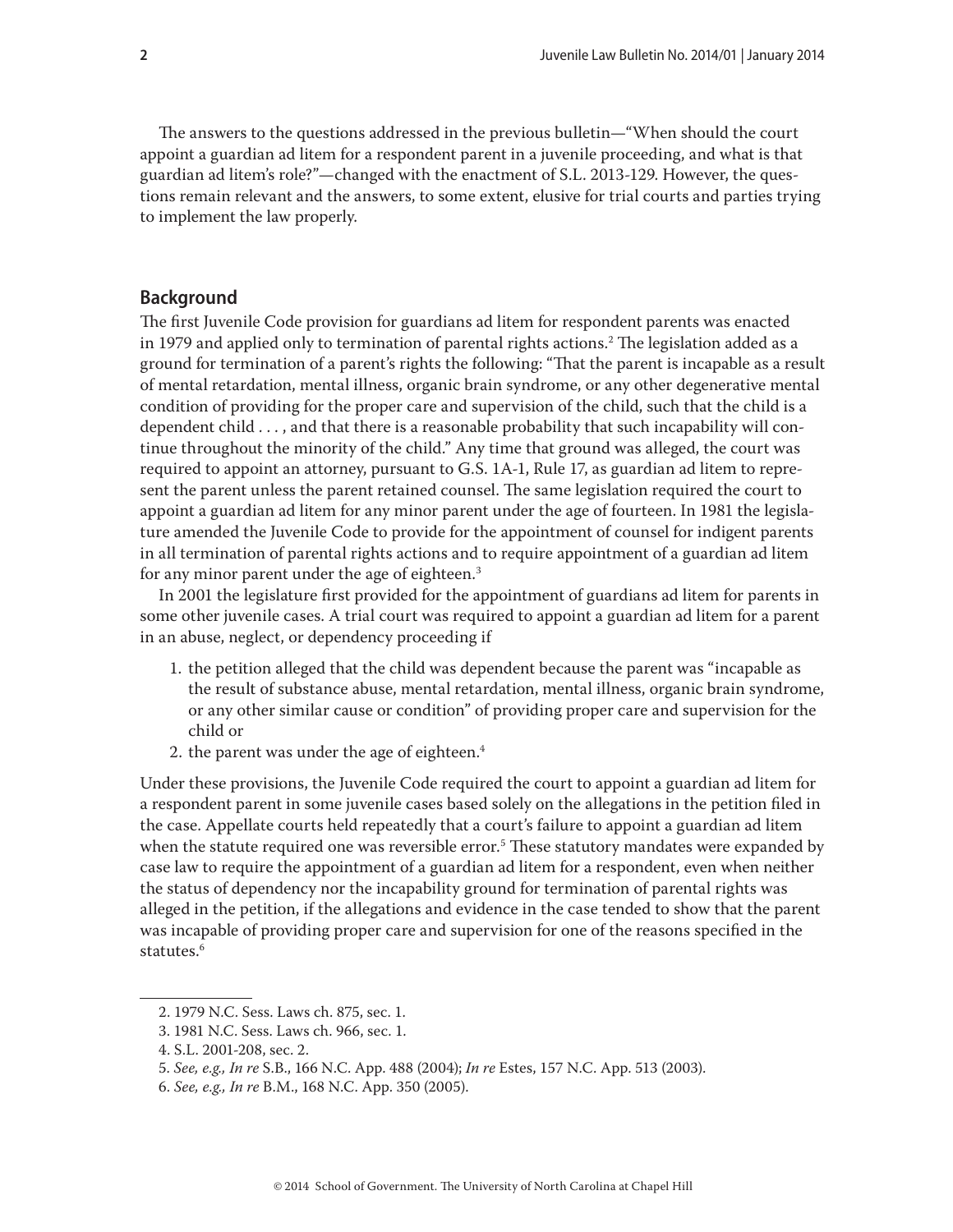Many trial courts chose to err on the side of appointing guardians ad litem for parents "just to be safe" whenever dependency was alleged or when there was any suggestion that a parent had a substance abuse or mental health problem. The statutes did not address the role of a respondent's guardian ad litem (often referred to by the acronym GAL) in these cases, and that role often was not clear.<sup>7</sup> Requiring a guardian ad litem for a minor respondent reiterated the requirement in G.S. 1A-1, Rule 17, that a minor party in any civil action appear through a general guardian or guardian ad litem. The relationship between Rule 17 and the requirement that a guardian ad litem be appointed for adult respondents in some juvenile cases was also not clear.

In 2005 the legislature rewrote the statutes providing for guardians ad litem for parent respondents in abuse, neglect, dependency, and termination of parental rights cases.<sup>8</sup> The appellate courts described this legislation as "reveal[ing] the legislature's intent to limit the appointment of a guardian *ad litem*" for respondents.9 For actions filed on or after October 1, 2005, the requirement to appoint a guardian ad litem for a respondent parent applied only when the parent was an unemancipated minor. Instead, G.S. 7B-602 (for abuse, neglect, and dependency cases) and G.S. 7B-1101.1 (for termination of parental rights cases) authorized a court, in its discretion, to appoint a guardian ad litem for a parent "if the court determines that there is a reasonable basis to believe that the parent is incompetent or has diminished capacity and cannot adequately act in his or her own interest." In addition, both statutes provided that a parent's guardian ad litem could

- 1. help the parent enter into consent orders, if appropriate;
- 2. facilitate service of process on the parent;
- 3. assure that necessary pleadings are filed; and
- 4. assist the parent and the parent's attorney, if asked by the attorney to do so, in ensuring that the parent's procedural due process requirements are met.

Since October 1, 2009, both G.S. 7B-602 and G.S. 7B-1101.1 have specified that the court's appointment of a guardian ad litem for a respondent parent should be "in accordance with G.S. 1A-1, Rule 17." However, when enacted in 2005, the provisions in the two statutes differed. For abuse, neglect, and dependency cases, G.S. 7B-602 referred to appointment of a guardian ad litem in accordance with Rule 17, while for termination of parental rights actions, G.S. 7B-1101.1 referred to Rule 17 only in relation to the appointment of a guardian ad litem for a minor parent. For termination of parental rights cases, the statute did not refer to Rule 17 in relation to appointments based on the court's finding a reasonable basis to believe the respondent was incompetent or had diminished capacity. The court of appeals found the statutory distinction to be significant with regard to the role of the guardian ad litem in each proceeding. The court interpreted the lack of any reference to Rule 17 in the termination statute as an indication that the guardian ad litem's role in a termination proceeding, while not limited to the four actions specified in the statute and listed above, was one of assistance, not substitution.<sup>10</sup>

<sup>7.</sup> *See In re* Shepard, 162 N.C. App. 215, 227 (2004) (stating that "North Carolina case law offers little guidance as to . . . any specific duties of a GAL assigned to a parent-ward in a termination proceeding"). 8. S.L. 2005-398, secs. 2, 15.

<sup>9.</sup> *In re* J.S.L., 177 N.C. App. 151, 158 (2006). *See also In re* D.H., 177 N.C. App. 700, 705 (2006).

<sup>10.</sup> *See In re* L.B., 187 N.C. App. 326, 329 (2007) (holding that the signature of a parent's guardian ad litem on a notice of appeal in a termination of parental rights case did not satisfy the requirement that the parent sign the notice), *aff'd per curiam*, 362 N.C. 507 (2008).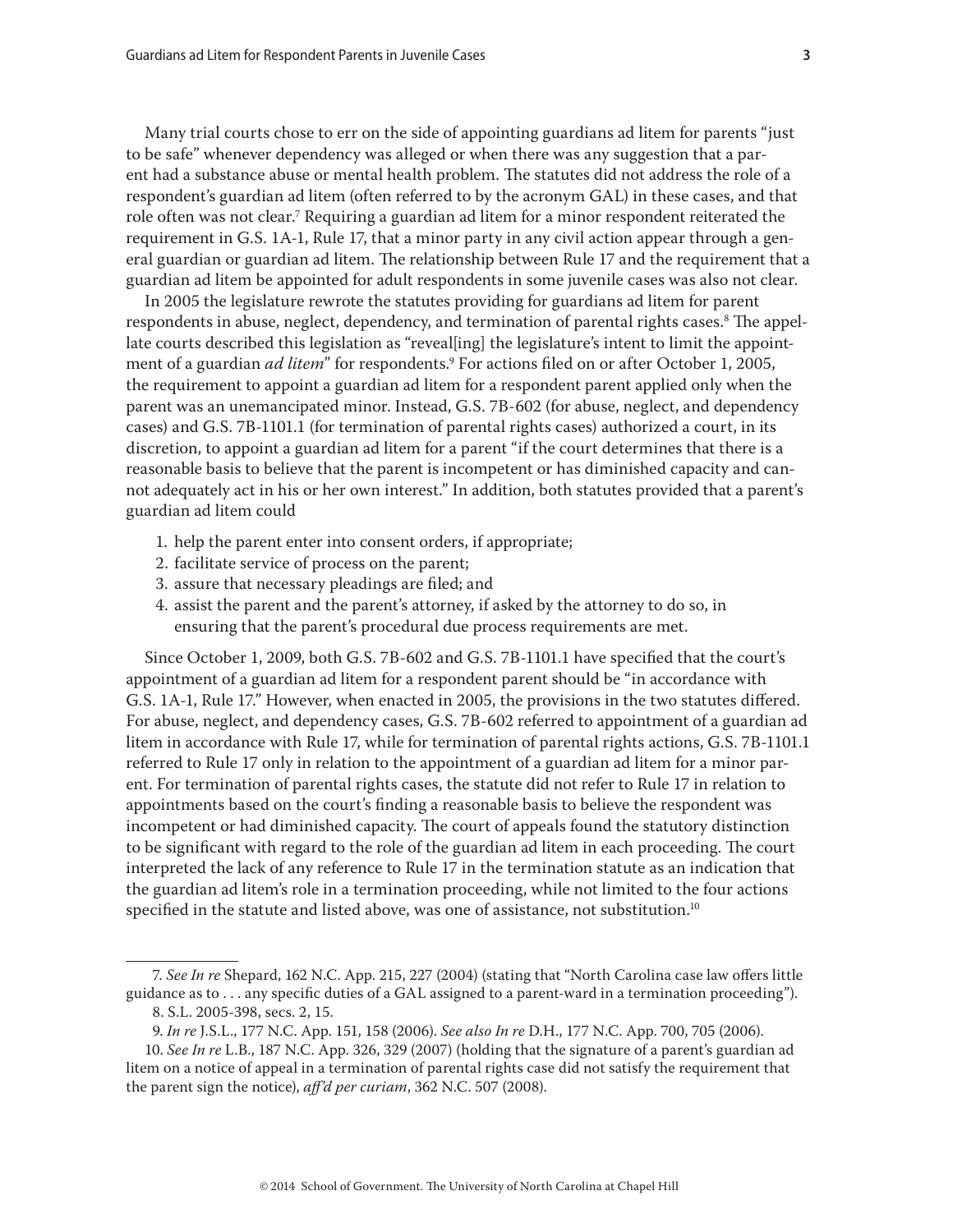In 2009 the legislature amended G.S. 7B-1101.1(c) to insert the words "in accordance with G.S. 1A-1, Rule 17."<sup>11</sup> So, statutory provisions for guardians ad litem for parents who might be incompetent or have diminished capacity were the same regardless of whether the case was for termination of parental rights or for an initial adjudication of abuse, neglect, or dependency.<sup>12</sup>

After a finding that there was a reasonable basis to believe that a parent was incompetent or had diminished capacity, whether to appoint a guardian ad litem for the parent was in the court's discretion. Logically, a court's exercise of that discretion would be informed by an understanding of what a guardian ad litem's role would be and what effect the appointment would have on the respondent's rights. For years trial courts were without sound guidance regarding those critical questions. As a carryover from the pre-2005 version of the statutes that required the appointment of guardians ad litem in some instances, some courts continued to appoint guardians ad litem routinely whenever substance abuse or mental health issues were apparent. Often the guardian ad litem him- or herself was unsure of the proper role of the guardian ad litem.

In December 2012 a decision of the North Carolina Court of Appeals in a termination of parental rights case provided some guidance about the appointment and role of a guardian ad litem for a parent in a juvenile proceeding.<sup>13</sup> The court held that the role of the guardian ad litem and the effect of the appointment on the respondent depended on which of the two possible bases of statutory authority underlay the court's appointment.

- If the appointment was based on the court's determination that there was a reasonable basis to believe the parent was incompetent, the role of the guardian ad litem was one of substitution.
- If the appointment was based on the court's determination that there was a reasonable basis to believe the parent had diminished capacity and could not adequately act in his or her own interest, the role of the guardian ad litem was one of assistance.

The court instructed trial courts that any order appointing a guardian ad litem for a parent who was not an unemancipated minor should specify on which statutory prong the court was relying. The court should make findings to support that determination and, consistent with those findings, state whether the guardian ad litem's role was one of assistance or substitution.<sup>14</sup>

# **Current Law**

A law that became effective October 1, 2013, rewrote G.S. 7B-602 (for abuse, neglect, and dependency proceedings) and G.S. 7B-1101.1 (for termination of parental rights proceedings) to delete the wording on which the court based its decision in *P.D.R*. 15 The statutes no longer provide a basis for distinguishing between guardians ad litem of assistance and guardians ad litem of substitution. They no longer authorize the appointment of a guardian ad litem based on

<sup>11.</sup> S.L. 2009-311, sec. 9.

<sup>12.</sup> *See In re* A.Y., \_\_\_ N.C. App. \_\_\_, 737 S.E.2d 160 (2013) (holding that an appellate court's analysis of the guardian ad litem provisions in G.S. 7B-1101.1(c) applies equally to those in G.S. 7B-602(c)).

<sup>13.</sup> *In re P.D.R.*, \_\_\_ N.C. App. \_\_\_, 737 S.E.2d 152 (2012).

<sup>14.</sup> *In re P.D.R.,* \_\_\_ N.C. App. at \_\_\_, 737 S.E.2d at 159.

<sup>15.</sup> S.L. 2013-129, secs. 17 and 32.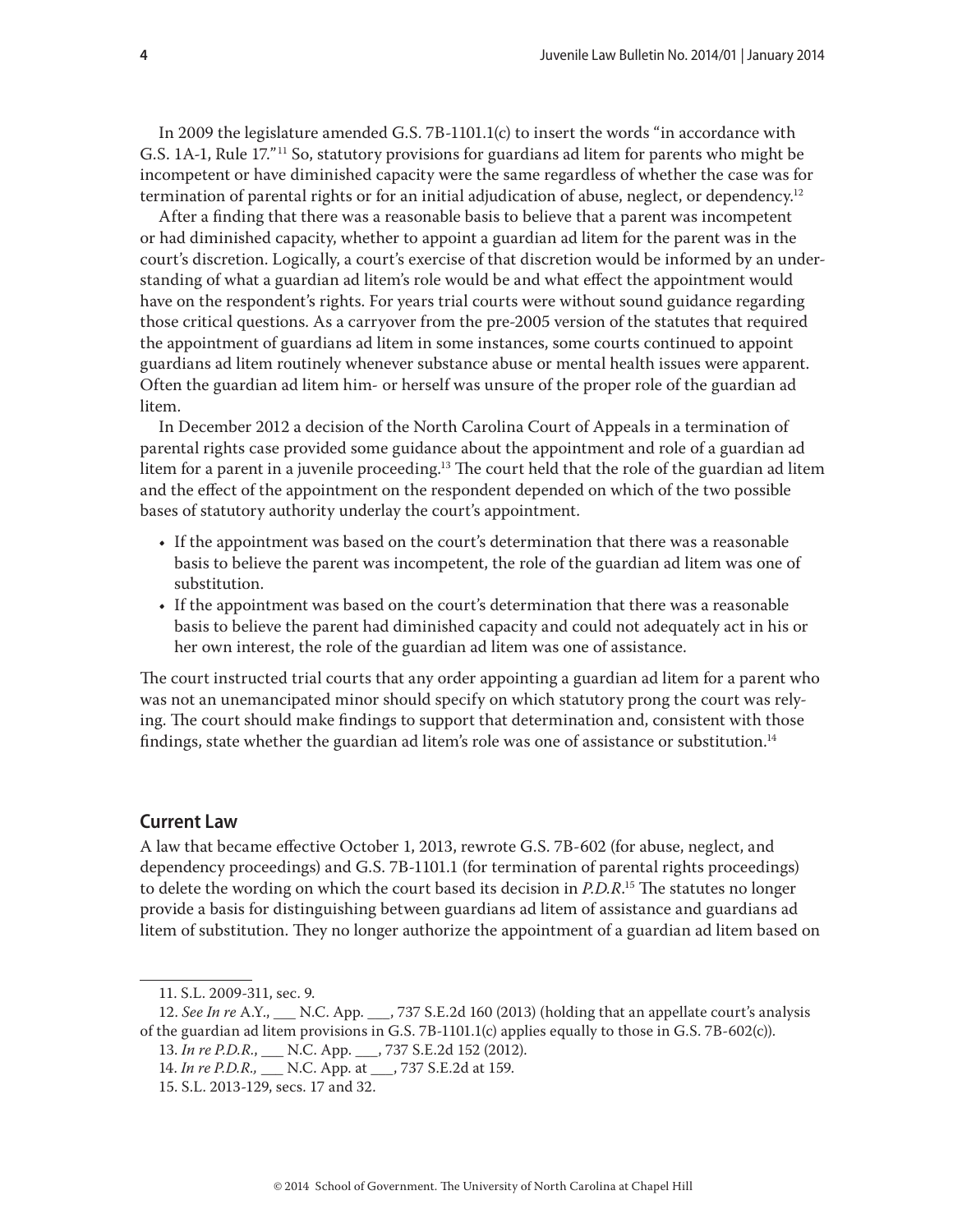### **Relevant Statutes (effective October 1, 2013)**

# **§ 7B-602. Parent's right to counsel; guardian ad litem.**

[*The right to counsel and waiver of counsel subsections are not reproduced here*.]

- (b) In addition to the right to appointed counsel set forth above, a guardian ad litem shall be appointed in accordance with the provisions of G.S. 1A-1, Rule 17, to represent a parent who is under the age of 18 years and who is not married or otherwise emancipated. The appointment of a guardian ad litem under this subsection shall not affect the minor parent's entitlement to a guardian ad litem pursuant to G.S. 7B-601 in the event that the minor parent is the subject of a separate juvenile petition.
- (c) On motion of any party or on the court's own motion, the court may appoint a guardian ad litem for a parent who is incompetent in accordance with G.S. 1A-1, Rule 17.
- (d) The parent's counsel shall not be appointed to serve as the guardian ad litem and the guardian ad litem shall not act as the parent's attorney. Communications between the guardian ad litem appointed under this section and the parent and between the guardian ad litem and the parent's counsel shall be privileged and confidential to the same extent that communications between the parent and the parent's counsel are privileged and confidential.
- (e) Repealed by S.L. 2013-129, sec. 17.

### **§ 7B-1101.1. Parent's right to counsel; guardian ad litem.**

[*The right to counsel and waiver of counsel subsections are not reproduced here*.]

- (b) In addition to the right to appointed counsel under subsection (a) of this section, a guardian ad litem shall be appointed in accordance with G.S. 1A-1, Rule 17, to represent any parent who is under the age of 18 years and who is not married or otherwise emancipated.
- (c) On motion of any party or on the court's own motion, the court may appoint a guardian ad litem for a parent who is incompetent in accordance with G.S. 1A-1, Rule 17.
- (d) The parent's counsel shall not be appointed to serve as the guardian ad litem and the guardian ad litem shall not act as the parent's attorney. Communications between the guardian ad litem appointed under this section and the parent and between the guardian ad litem and the parent's counsel shall be privileged and confidential to the same extent that communications between the parent and the parent's counsel are privileged and confidential.
- (e) Repealed by S.L. 2013-129, sec. 32.
- (f) The fees of a guardian ad litem appointed pursuant to this section shall be borne by the Office of Indigent Defense Services when the court finds that the respondent is indigent. In other cases, the fees of the court-appointed guardian ad litem shall be a proper charge against the respondent if the respondent does not secure private legal counsel.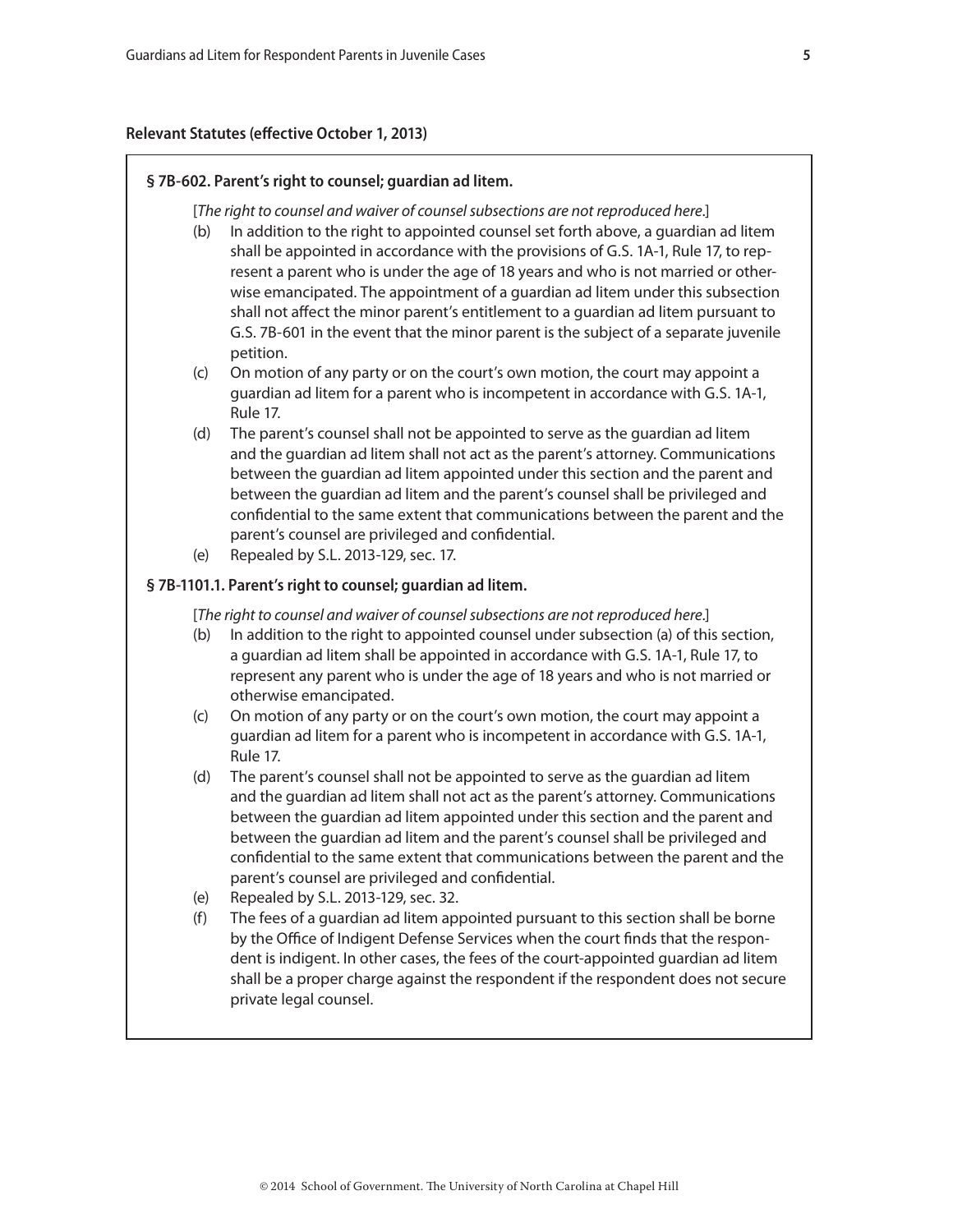a reasonable basis to believe that a party has diminished capacity and cannot adequately act in his or her own interest. Under current law, the court may appoint a guardian ad litem only for a parent who "is incompetent."

As rewritten, the statutes say the following about the appointment and role of guardians ad litem for parents in juvenile cases.

- 1. If a parent is an unemancipated minor, the court must appoint a guardian ad litem for the parent pursuant to G.S. 1A-1, Rule 17.
- 2. On motion of any party or on the court's own motion, the court may appoint a guardian ad litem pursuant to G.S. 1A-1, Rule 17, for an incompetent parent.
- 3. The court may not appoint a parent's attorney to serve as the parent's guardian ad litem.
- 4. The guardian ad litem may not act as the parent's attorney.
- 5. Communications between a parent's guardian ad litem and the parent and between the guardian ad litem and the parent's attorney are privileged and confidential to the same extent as communications between the parent and his or her attorney.
- 6. With respect to termination of parental rights proceedings, fees of the parent's guardian ad litem are paid by the Office of Indigent Defense Services when the court finds the respondent is indigent, and in other cases the fees are a proper charge against the respondent if he or she does not secure private legal counsel.16

Of these provisions, only the second is a substantive change. In addition to restating the circumstance in which the court may appoint a guardian ad litem for an adult parent, the statutes no longer include the former language about practices in which a parent's guardian ad litem "may engage."

So, under the current law, as before, the court must appoint a guardian ad litem for a parent who is under the age of eighteen and not emancipated. Otherwise, the court is authorized to appoint a guardian ad litem for a parent who "is incompetent." All appointments of guardians ad litem for parents must be made pursuant to G.S. 1A-1, Rule 17. Although the changes to G.S. 7B-602 and G.S. 7B-1101.1 became effective October 1, 2013, they apply to all juvenile actions, including those filed before October 1, 2013.

Rule 17 of the North Carolina Rules of Civil Procedure applies in any civil action in which a party is incompetent (or an unemancipated minor). Nothing in the current wording of the Juvenile Code suggests that the appointment or role of a guardian ad litem for a parent in a juvenile proceeding differs from that of a guardian ad litem appointed pursuant to Rule 17 in any other civil action.<sup>17</sup> However, Rule 17 itself has not been the subject of many appellate court decisions or other forms of interpretation, and many of the questions that existed before the October 1, 2013, statutory changes persist.

<sup>16.</sup> In practice the same is true for abuse, neglect, and dependency cases, although G.S. 7B-603(b), which addresses payment of counsel appointed for parents in those cases, is silent with respect to parents' guardians ad litem.

<sup>17.</sup> When a guardian ad litem is appointed pursuant to Rule 17 for indigent parties in other civil actions, the Office of Indigent Defense Services (IDS) frequently lacks the authority to pay the fees of the guardian ad litem. In these cases the court may fix and tax the guardian ad litem's fee as part of the costs. *See* G.S. 1A-1, Rule 17(b)(2). Questions regarding the ability of IDS to pay for a Rule 17 guardian ad litem should be directed to the IDS Assistant Director (919.354.7200).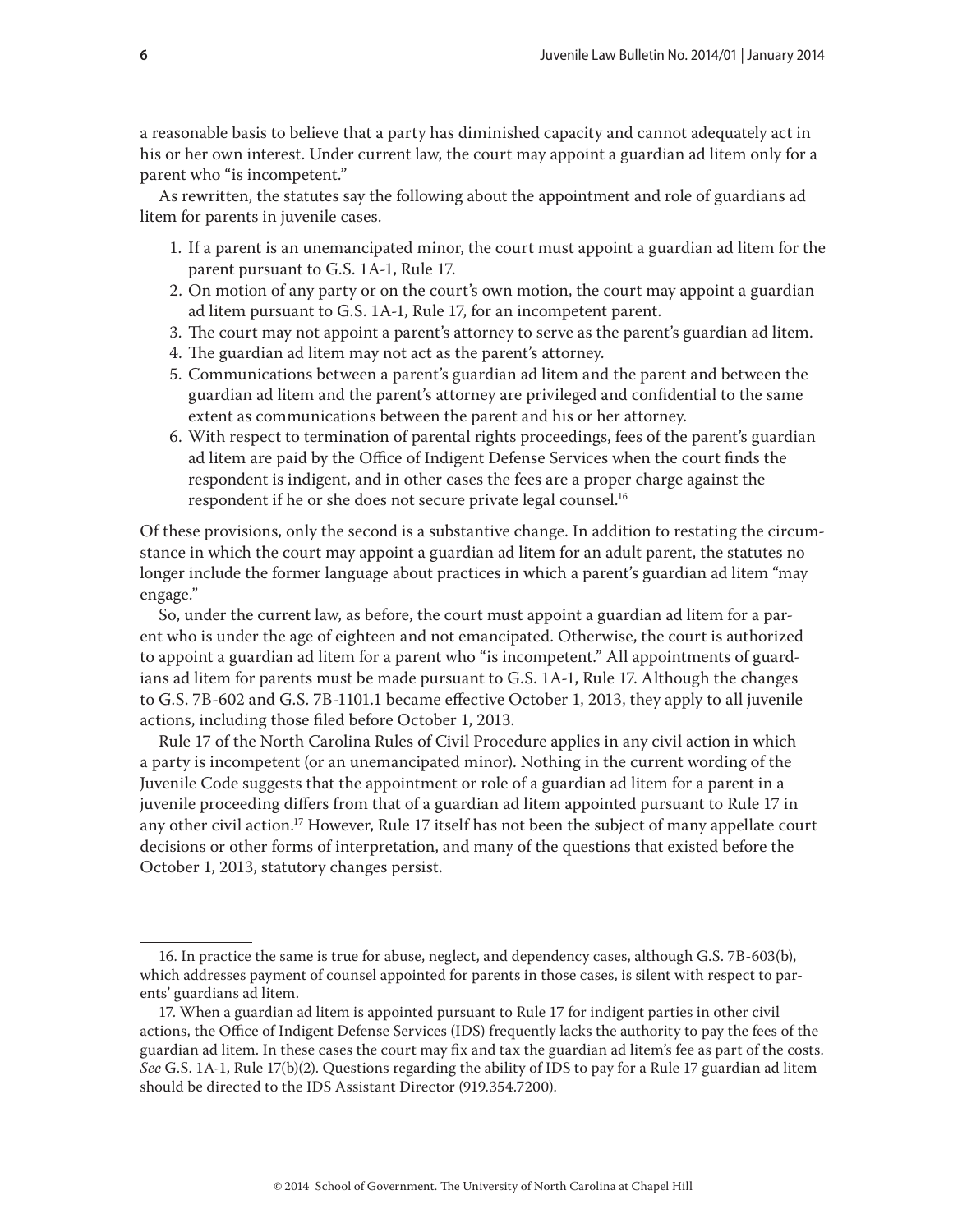### **Relevant Statutes**

## **Rule 17. Parties plaintiff and defendant; capacity.**

. . . .

(b) Infants, incompetents, etc. –

- . . . .
- (2) Infants, etc., Defend by Guardian Ad Litem. In actions or special proceedings when any of the defendants are . . . incompetent persons, whether residents or nonresidents of this State, they must defend by general or testamentary guardian, if they have any within this State or by guardian ad litem appointed as hereinafter provided; and if they have no known general or testamentary guardian in the State, and any of them have been summoned, the court in which said action or special proceeding is pending, upon motion of any of the parties, may appoint some discreet person to act as guardian ad litem, to defend in behalf of such . . . incompetent persons. . . . The guardian so appointed shall, if the cause is a civil action, file his answer to the complaint within the time required for other defendants, unless the time is extended by the court; and if the cause is a special proceeding, a copy of the complaint, with the summons, must be served on him. After 20 days' notice of the summons and complaint in the special proceeding, and after answer filed as above prescribed in the civil action, the court may proceed to final judgment as effectually and in the same manner as if there had been personal service upon the said . . . incompetent persons or defendants. . . .
- (3) Appointment of Guardian Ad Litem Notwithstanding the Existence of a General or Testamentary Guardian. – Notwithstanding the provisions of  $\dots$  (b)(2), a guardian ad litem for an  $\dots$  incompetent person may be appointed in any case when it is deemed by the court in which the action is pending expedient to have the . . . insane or incompetent person so represented, notwithstanding such person may have a general or testamentary guardian.
- . . . . (c) Guardian ad litem for . . . incompetent persons; appointment procedure. – When a guardian ad litem is appointed to represent an . . . incompetent person, he must be appointed as follows:
	- . . . .
	- (3) When an . . . incompetent person is defendant and service can be made upon him only by publication, the appointment may be made upon . . . the written application of any other party to the action, or by the court on its own motion, before completion of publication, whereupon service of the summons with copy of the complaint shall be made forthwith upon said guardian so appointed requiring him to make defense at the same time that the defendant is required to make defense in the notice of publication.
	- (4) When an . . . incompetent person is defendant and service by publication is not required, the appointment may be made upon the written application of any relative or friend of said defendant, or upon the written application of any other party to the action, or by the court on its own motion, prior to or at the time of the commencement of the action, and service upon the insane or incompetent defendant may thereupon be dispensed with by order of the court making such appointment.
- . . . .
- (e) Duty of guardian ad litem; effect of judgment or decree where party represented by guardian ad litem. Any guardian ad litem appointed for any party pursuant to any of the provisions of this rule shall file and serve such pleadings as may be required within the times specified by these rules, unless extension of time is obtained. After the appointment of a guardian ad litem under any provision of this rule and after the service and filing of such pleadings as may be required by such guardian ad litem, the court may proceed to final judgment, order or decree against any party so represented as effectually and in the same manner as if said party had been under no legal disability, . . . and had been present in court after legal notice in the action in which such final judgment, order or decree is entered.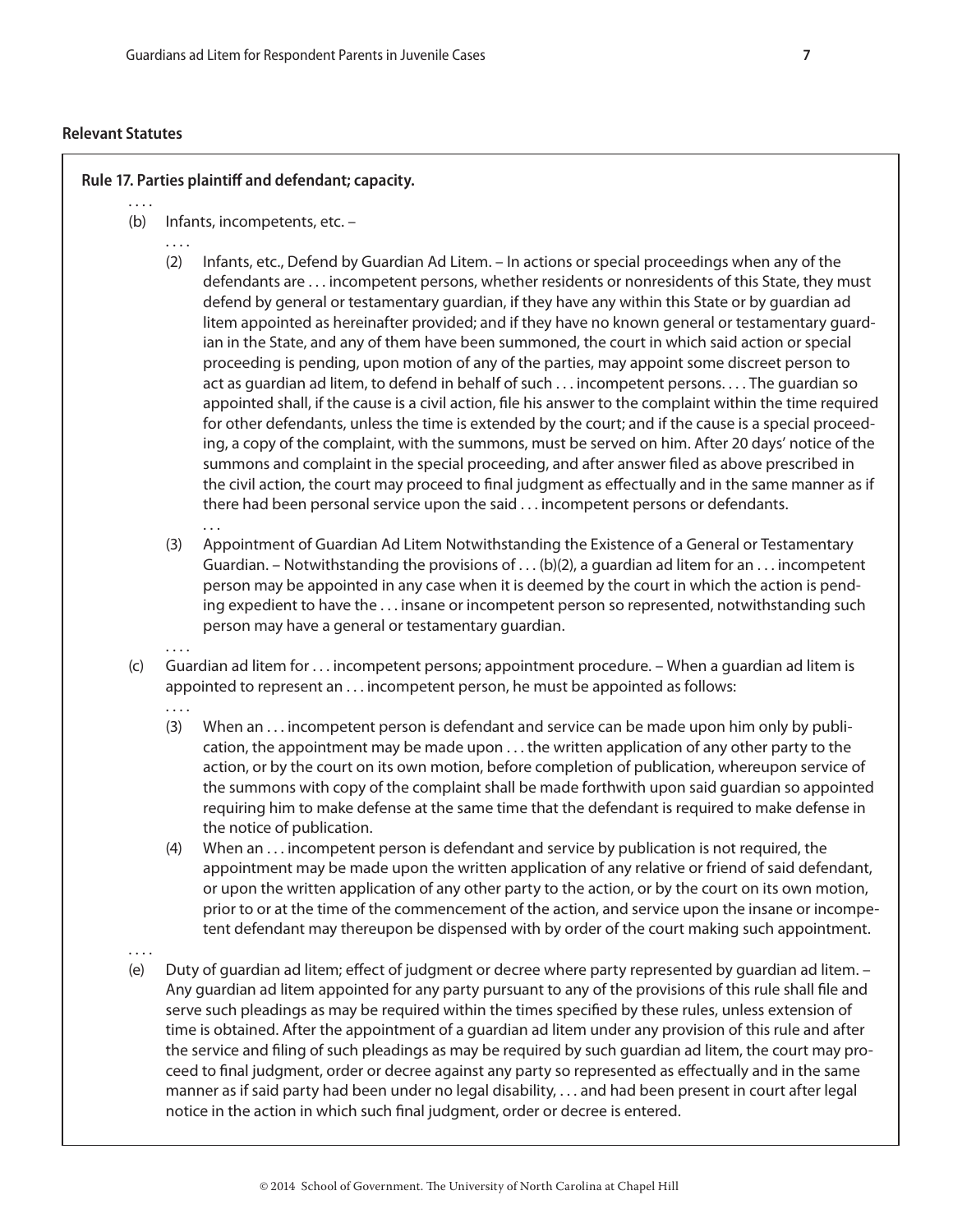## **Discussion**

# **1. What is the status of a guardian ad litem appointed before October 1, 2013, for a respondent parent pursuant to an order indicating he or she is a "guardian ad litem of assistance"?**

There is no longer statutory authority for the appointment or payment of guardians ad litem with a role of assistance but not substitution, even in cases filed before October 1, 2013. Diminished capacity that falls short of incompetence is not a basis for appointing a guardian ad litem. In a case decided both before the recent statutory changes and before the decision of the court of appeals in *P.D.R.*, the court of appeals held that once a trial court determined that a respondent was incompetent or had diminished capacity and appointed a guardian ad litem pursuant to G.S. 7B-602, "it was necessary for the [respondent] to be represented by a GAL throughout the neglect and dependency and termination proceedings, as long as the conditions that necessitated the appointment of a GAL still existed." <sup>18</sup> Because a reasonable basis to believe that a respondent has diminished capacity and is unable to adequately act in his or her own interest is no longer a basis for the appointment of a guardian ad litem, that holding would seem to have no bearing on the release or withdrawal of a guardian ad litem appointed on that basis.

An attorney or other person appointed as guardian ad litem with a role of assistance and who has not already done so should make a motion to be relieved or to withdraw. Presumably the need to review the status of the guardian ad litem also could be raised by a party or by the court itself. Notice of the motion should be given to all parties, including the party for whom the guardian ad litem was appointed. A trial court's denial of the guardian ad litem's motion to withdraw should be based on a determination that the respondent parent is incompetent and needs a guardian ad litem. The Office of Indigent Defense Services will not pay for services provided on or after October 1, 2013, by a guardian ad litem appointed with a role of assistance based on a parent's diminished capacity.

# **2. What is the status of a guardian ad litem appointed before October 1, 2013, for a respondent parent pursuant to an order that does not indicate whether the role of the guardian ad litem is one of assistance or one of substitution?**

Guardians ad litem in this position generally were appointed before the court of appeals interpreted the former statutes as distinguishing between guardians ad litem with a role of assistance and those with a role of substitution.<sup>19</sup> Their roles were unclear before October 1, 2013, and their status remains unclear until a court determines in what capacity they were appointed or makes a new determination about whether the respondent is incompetent. A guardian ad litem in this position who has not already done so should make a motion seeking that clarification. Presumably the need to review the status of the guardian ad litem also could be raised by a party or by the court itself. If the guardian ad litem has been acting only in a role of assistance, he or she probably should allege that and seek to withdraw or be relieved. If the guardian ad litem has been acting in a role of substitution or in some hybrid role of substitution and assistance, the motion should ask the court to determine whether there is a substantial question as to the respondent's competency and, if the court finds that there is, whether the respondent is incompetent and needs a guardian ad litem.

<sup>18.</sup> *In re* A.S.Y., 208 N.C. App. 530, 539 (2010).

<sup>19.</sup> *See In re* P.D.R., \_\_\_ N.C. App. \_\_\_, 737 S.E.2d 152 (2012).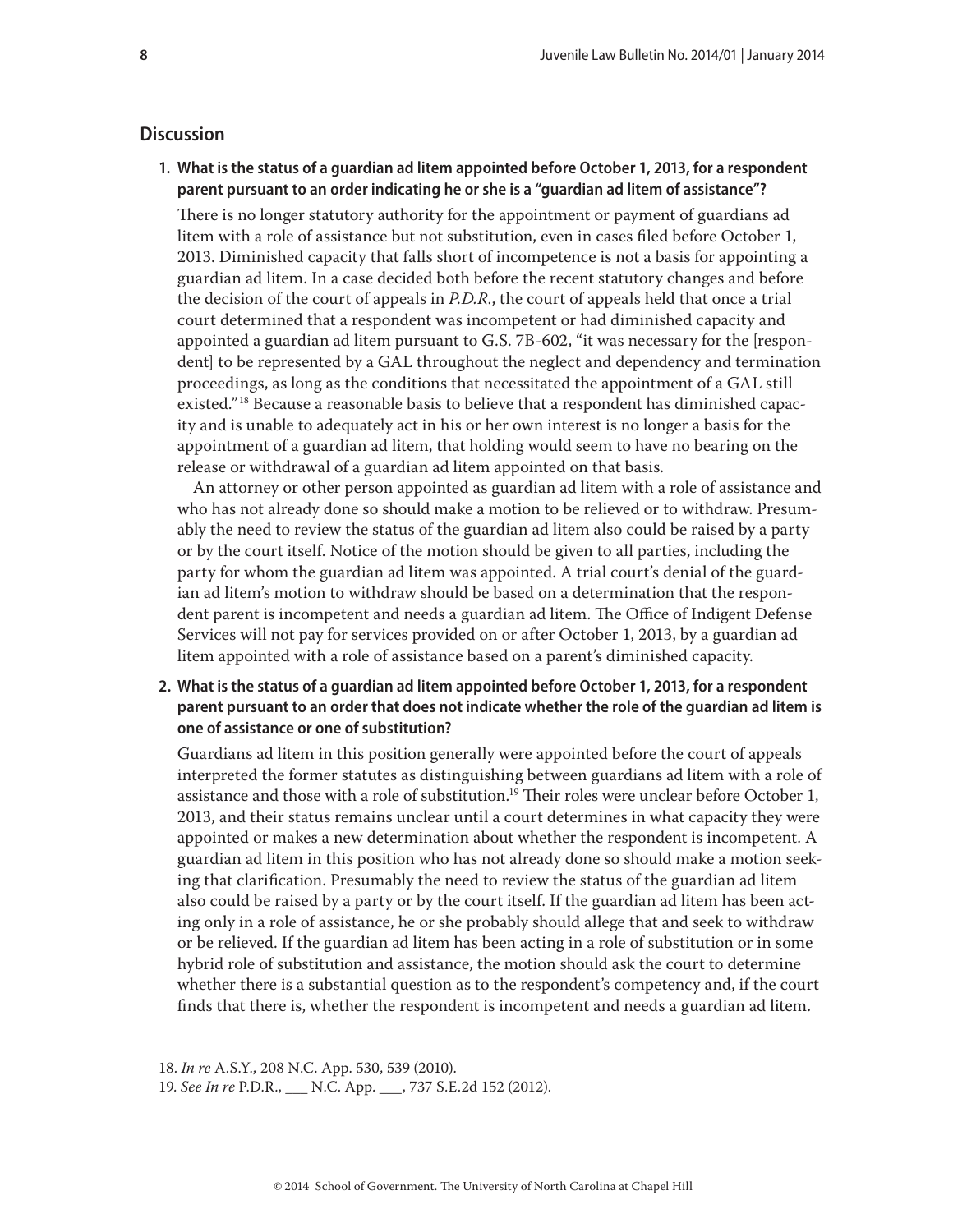In the motion the guardian ad litem should seek to withdraw or be relieved if the court determines that there is not a substantial question as to the respondent's competence or that there is but the respondent is not incompetent for purposes of the juvenile proceeding.20 The guardian ad litem also could seek to withdraw or be relieved if the court determines that the respondent is incompetent and needs a guardian ad litem, if the guardian ad litem does not want to assume or continue in that role. Notice of the motion should be given to all parties, including the person for whom the guardian ad litem was appointed.

# **3. When and by whom should the question of whether a respondent needs a guardian ad litem be raised?**

Any party or the court itself may move for the appointment of a guardian ad litem for a respondent parent. If the petitioner (or a movant in a termination of parental rights action) knows when the action is initiated that the respondent parent is incompetent, the petitioner should "make written application" for the appointment of a guardian ad litem before or at the time the action is filed.<sup>21</sup> When service by publication is required, the court may appoint a guardian ad litem before the publication is completed. Then the guardian ad litem must be served and, in a termination of parental rights action, notified to respond within the time specified in the published notice.<sup>22</sup> When service by publication is not required, the court may appoint a guardian ad litem before or at the time the action is commenced.23 Under Rule 17, when the court appoints the guardian ad litem it may enter an order dispensing with service on the incompetent party.<sup>24</sup> However, because the Juvenile Code is so specific about on whom service must be made, the safer approach is to serve both the guardian ad litem and the respondent.<sup>25</sup>

A petitioner often will not know with any certainty when the action is filed whether a respondent is incompetent. Neither G.S. 7B-602(c) nor G.S. 7B-1101.1(c) includes any limitation on when during a proceeding a motion seeking appointment of a guardian ad litem may be made. However, courts have held that when there is a substantial question as to whether a party in a civil action is competent, the court should address that question "as soon as possible in order to avoid prejudicing the party's rights." 26 Pre-trial or pre-adjudication hearings are required in all juvenile cases and provide an appropriate opportunity for the parties and the court to consider whether a competency issue should be addressed.<sup>27</sup>

27. *See* G.S. 7B-800.1, which requires pre-adjudication hearings in abuse, neglect, and dependency cases, and G.S. 7B-1108.1, which requires pre-trial hearings in termination of parental rights cases.

<sup>20.</sup> The same would be true if the court determined that the respondent was incompetent but did not need a guardian ad litem, a circumstance that would arise rarely but could occur, for example, if the court determined that the respondent had a general guardian appointed pursuant to G.S. Chapter 35A.

<sup>21.</sup> *See* G.S. 1A-1, Rule 17(c).

<sup>22.</sup> *Id*. *See also* G.S. 7B-1106(a).

<sup>23.</sup> G.S. 1A-1, Rule 17(c).

<sup>24.</sup> *Id*. This provision allows the court to override the requirement in G.S. 1A-1, Rule 4(j)(2), that service be made on both the incompetent party and that party's guardian or guardian ad litem.

<sup>25.</sup> *See* G.S. 7B-407 and G.S. 7B-1106.

<sup>26.</sup> *In re* J.A.A., 175 N.C. App. 66, 72 (2005). *See also In re* I.T.P-L., 194 N.C. App. 453, 466–67 (2008) (holding that appointment of a guardian ad litem for a respondent was "timely" when made on motion of the petitioner seventeen days after a termination of parental rights petition was filed and three months before the first hearing).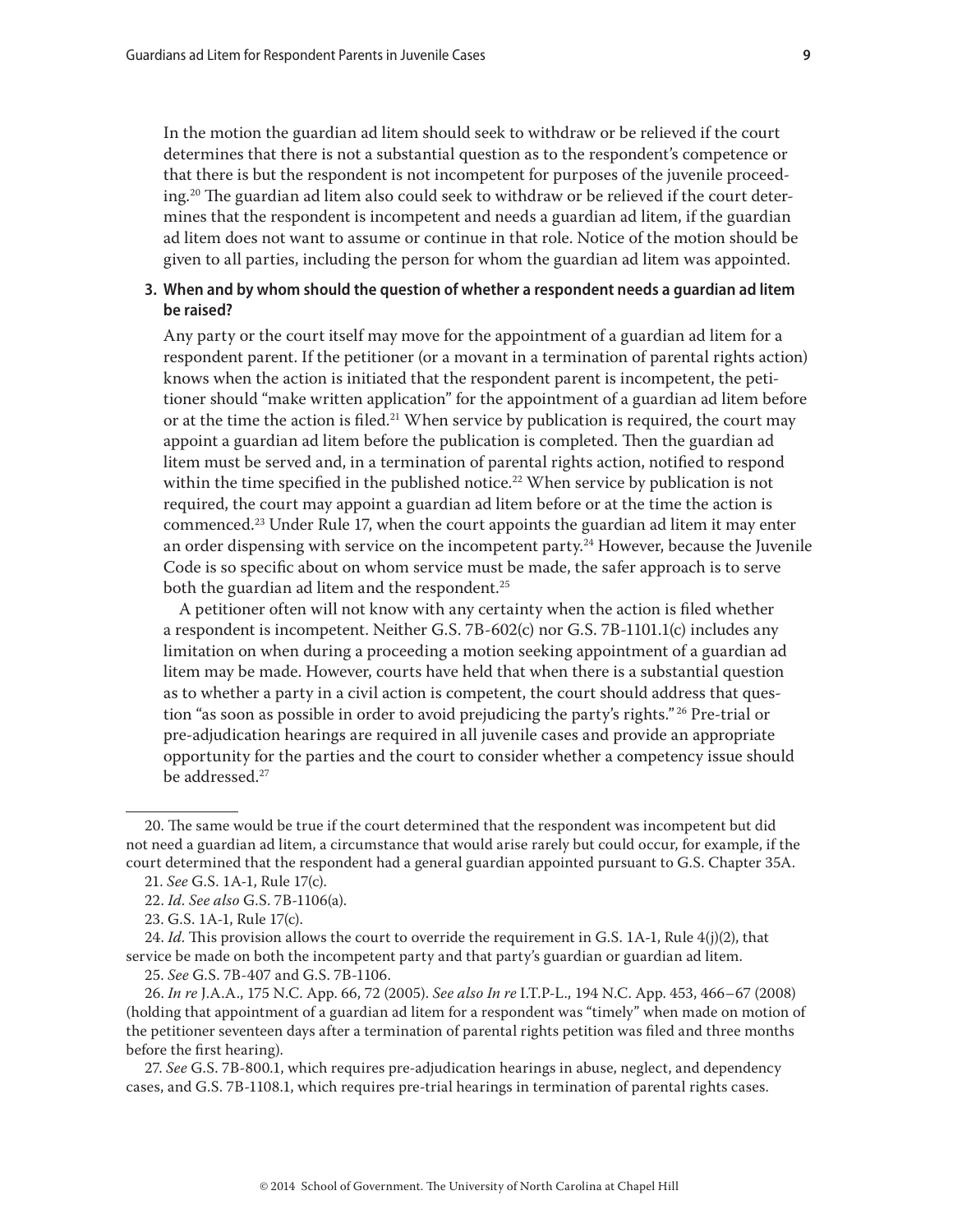**Guardian ad litem issue raised by respondent's attorney.** The attorney representing a respondent may be understandably reluctant to raise a question about his or her client's mental capacity, especially if the parent's ability to care for the child is an issue in the case. An attorney reasonably could ask the court to conduct a hearing to determine whether the client needs a guardian ad litem, without affirmatively asserting that the client is incompetent. In addition, the attorney is bound and should be guided by Rule 1.14 of the North Carolina State Bar's Rules of Professional Conduct,<sup>28</sup> which reads as follows:

#### **Rule 1.14. Client with Diminished Capacity**

- (a) When a client's capacity to make adequately considered decisions in connection with a representation is diminished, whether because of minority, mental impairment or for some other reason, the lawyer shall, as far as reasonably possible, maintain a normal client-lawyer relationship with the client.
- (b) When the lawyer reasonably believes that the client has diminished capacity, is at risk of substantial physical, financial or other harm unless action is taken and cannot adequately act in the client's own interest, the lawyer may take reasonably necessary protective action, including consulting with individuals or entities that have the ability to take action to protect the client and, in appropriate cases, seeking the appointment of a guardian ad litem or guardian.
- (c) Information relating to the representation of a client with diminished capacity is protected by Rule 1.6. When taking protective action pursuant to paragraph (b), the lawyer is impliedly authorized under Rule 1.6(a) to reveal information about the client, but only to the extent reasonably necessary to protect the client's interests.

In one termination of parental rights case, the respondent appellant argued that she was denied effective assistance of counsel because her attorney told the trial court that she did not need a guardian ad litem.<sup>29</sup> The court of appeals rejected the ineffective assistance of counsel claim, noting that the record showed the attorney had vigorously represented the respondent for an extended period of time, the evidence of grounds for termination was overwhelming, and the respondent had not shown that she was denied a fair trial.<sup>30</sup>

An attorney who has difficulty "maintain[ing] a normal client-lawyer relationship" with a client who has diminished capacity may be more likely to seek to withdraw from the case than to seek the appointment of a guardian ad litem, as permitted by Rule 1.14(b) of the Rules of Professional Conduct. A respondent with mental health issues may ask the court to "fire" appointed counsel and appoint new counsel. Whether to allow an attorney to withdraw and whether to grant a respondent's request for the appointment of a different attorney are in the trial court's discretion.<sup>31</sup> However, if the court allows a respondent's

<sup>28.</sup> *See* Title 27, Chapter 02, of the N.C. Administrative Code.

<sup>29.</sup> *In re J.A.A.,* 175 N.C. App. 66.

<sup>30.</sup> *Id*. at 74.

<sup>31.</sup> *See, e.g., In re* Faircloth, 153 N.C. App. 565, 580 (2002) (holding that the trial court's refusal to remove respondent's attorney and appoint another one was not an abuse of discretion).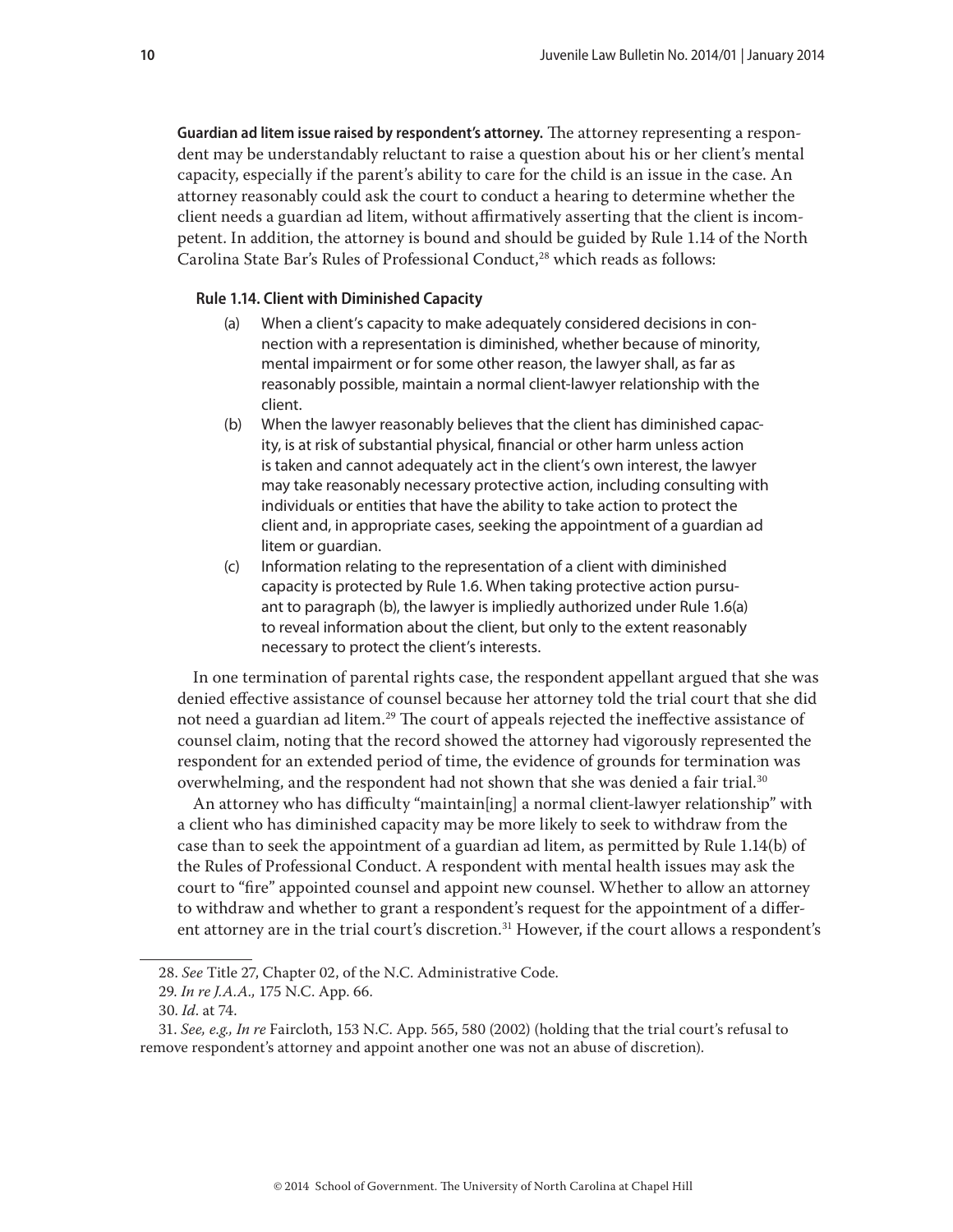appointed counsel to withdraw, it must either appoint new counsel or obtain a proper waiver of counsel from the respondent. A respondent's request that his or her attorney be removed, by itself, cannot be treated as a waiver of the right to counsel.32 Before permitting a respondent to proceed pro se, the court must examine the respondent on the record and make findings of fact sufficient to show the waiver is knowing and voluntary.<sup>33</sup>

**Guardian ad litem issue raised by another party.** Any party may raise the issue of whether a substantial question exists as to a respondent's competence, both to ensure fairness to the respondent and to preclude an issue on appeal as to whether the court should have made an inquiry into the respondent's competence. This may be especially true for a petitioner who alleges that the respondent has serious substance abuse or mental health problems or alleges in fact or in effect that the respondent is incompetent or has diminished capacity.<sup>34</sup>

**Guardian ad litem issue raised by the court.** The court of appeals has said that "[a] trial judge has a duty to properly inquire into the competency of a litigant in a civil trial or proceeding when circumstances are brought to the judge's attention, which raise a substantial question as to whether the litigant is *non compos mentis.*" 35 That inquiry, the court of appeals said, should be made "as soon as possible in order to avoid prejudicing the party's rights." <sup>36</sup> Thus, a trial court should be alert for "red flags" indicating the need to make an inquiry regarding a respondent's competence. Under the previous versions of G.S. 7B-602 and G.S. 7B-1101.1, there were no published cases reversing a trial court for abusing its discretion by failing to appoint a guardian ad litem for a respondent. Twice, though, trial courts were reversed for failing to conduct an inquiry to determine whether a guardian ad litem should be appointed, when information before the court raised a substantial question as to the respondent's competence or capacity.<sup>37</sup>

In the first case,<sup>38</sup> the county department of social services (DSS) had alleged that the children involved were dependent and that the respondent mother was unable to provide proper care because of her anger control problems, aggressive tendencies, and lack of understanding about earlier neglect of the children. An assessment indicated that the mother had an IQ significantly below average and that she "was diagnosed as having Personality Disorder NOS and Borderline Intellectual Functioning."<sup>39</sup> The trial court's findings at adjudication included that the respondent's mental health issues affected her ability to provide proper care for the children. The court of appeals held that, based on the DSS

<sup>32.</sup> *See In re* S.L.L., 167 N.C. App. 362, 364 (2004).

<sup>33.</sup> G.S. 7B-602(a1) and G.S. 7B-1101.1(a1). These subsections were added by S.L. 2013-129, secs. 17 and 32, effective October 1, 2013.

<sup>34.</sup> See, for example, *In re I.T.P.-L.,* 194 N.C. App. 453 (2008), a termination of parental rights case in which the petitioner (county department of social services) moved for the appointment of a guardian ad litem for a parent who had been diagnosed with antisocial personality disorder and mild mental retardation.

<sup>35.</sup> *In re* J.A.A., 175 N.C. App. 66, 72 (2005) (citation omitted).

<sup>36.</sup> *Id*.

<sup>37.</sup> *See In re* N.A.L.*,* 193 N.C. App. 114 (2008), and *In re* M.H.B.*,* 192 N.C. App. 258 (2008).

<sup>38.</sup> *In re N.A.L.*, 193 N.C. App. 114.

<sup>39.</sup> *Id*. at 118.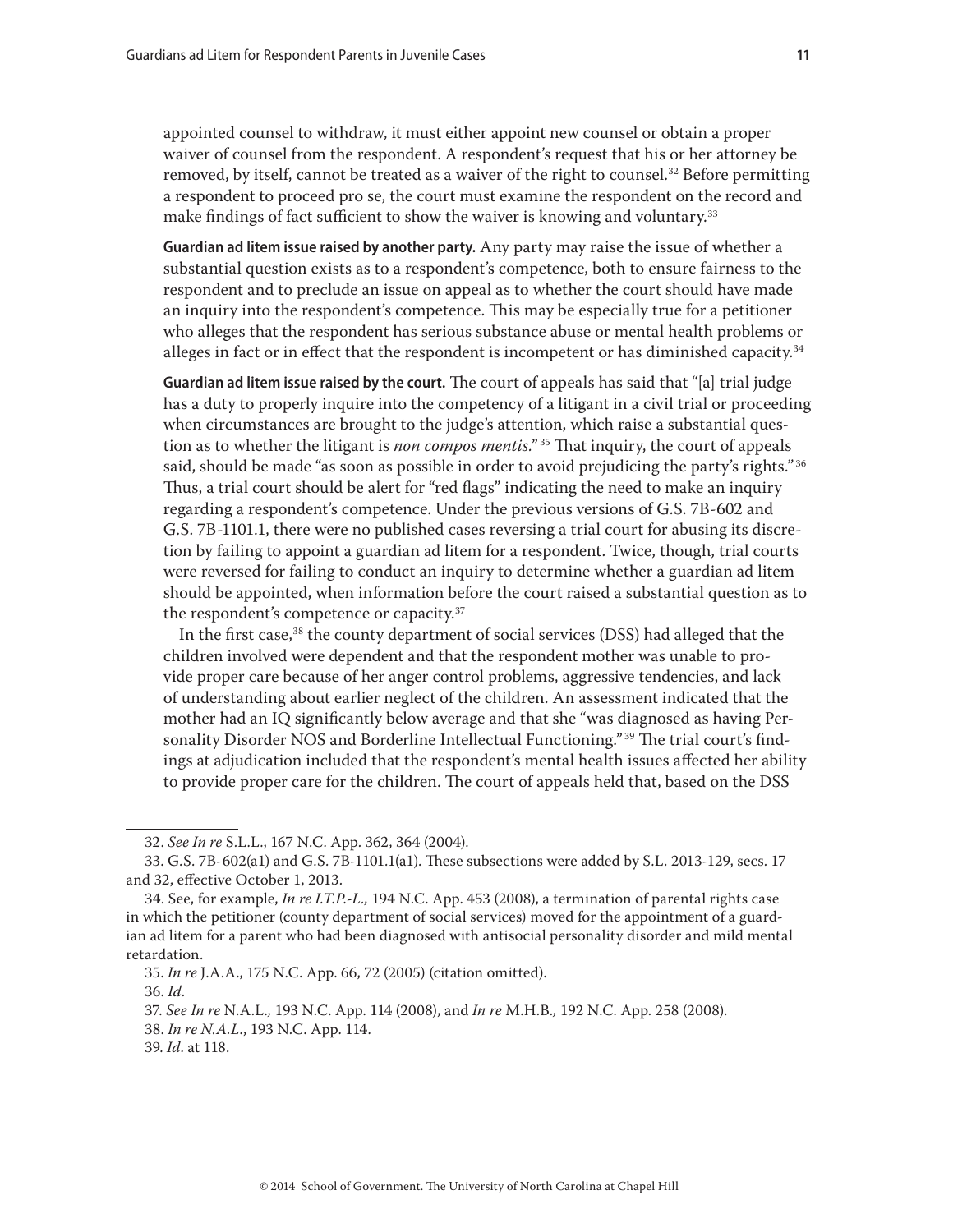allegations and the respondent's diagnosis, the trial court should have discerned a "substantial question" as to the respondent's capacity and conducted an inquiry to determine whether she needed a guardian ad litem. Failure to do that was an abuse of discretion and required reversal.

In the second case, $40$  the court of appeals held that the trial court's findings of fact raised "serious questions as to Respondent's competency, capacity, and ability to adequately act in his own interest."<sup>41</sup> Red flags included, among other things, evidence or findings that the respondent

- had suffered from posttraumatic stress disorder, been diagnosed as manic depressive and bipolar, quit taking prescribed lithium, and self-medicated with marijuana;
- was receiving mental health treatment;
- was mentally and emotionally unstable and had threatened suicide after the petition was filed; and
- while testifying, was agitated and weeping and expressed suicidal thoughts. $42$

Although the respondent asserted that the trial court abused its discretion by failing to appoint a guardian ad litem for him, the appeals court held that the trial court abused its discretion by not conducting an inquiry to determine whether a guardian ad litem should be appointed for the respondent.<sup>43</sup>

However, in a third case,<sup>44</sup> the court of appeals held that the trial court's failure to conduct such an inquiry was *not* an abuse of discretion. The respondent in that case mistakenly relied on the pre-2005 wording of the statute to assert that appointment of a guardian ad litem was required because the "incapability" ground for terminating his rights was alleged. Again, the court of appeals held that whether to conduct an inquiry as to a respondent's need for a guardian ad litem was in the trial court's discretion. Considering facts starkly different from those in the two cases described above, the court of appeals held that nothing in the record raised questions as to the respondent's competency or mental capacity. Allegations about the respondent's incapability were based primarily on his repeated incarceration, not on mental health issues affecting his ability to parent.

Indications that a respondent has mental health or substance abuse problems did not necessarily mandate a hearing on the need for a guardian ad litem even when diminished capacity could be the basis for an appointment. The court of appeals rejected a respondent's argument that the trial court erred in failing to appoint a guardian ad litem for her when it had referred to her being emotionally unbalanced and to evidence that her psychiatric evaluation indicated that she was easily excited, prone to emotional outbursts, impulsive, and rebellious; had made findings about her erratic behavior; and had found that she was involuntarily committed after an incident at which the police had to restrain her.<sup>45</sup> The court of appeals found no abuse of discretion, noting that the respondent had testified that she was working in the field of home health care and at a convenience store and was pursuing her EMT license. The court concluded that the record indicated nothing calling into question the respondent's mental competence, her ability to perform mentally or act

<sup>40.</sup> *In re M.H.B.*, 192 N.C. App. 258.

<sup>41.</sup> *Id*. at 264.

<sup>42.</sup> *Id* at 262–63.

<sup>43.</sup> *Id*. at 266.

<sup>44.</sup> *In re* C.G.A.M., 193 N.C. App. 386 (2008).

<sup>45.</sup> *In re A.R.D*., 204 N.C. App. 500, *aff'd per curiam*, 364 N.C. 596 (2010).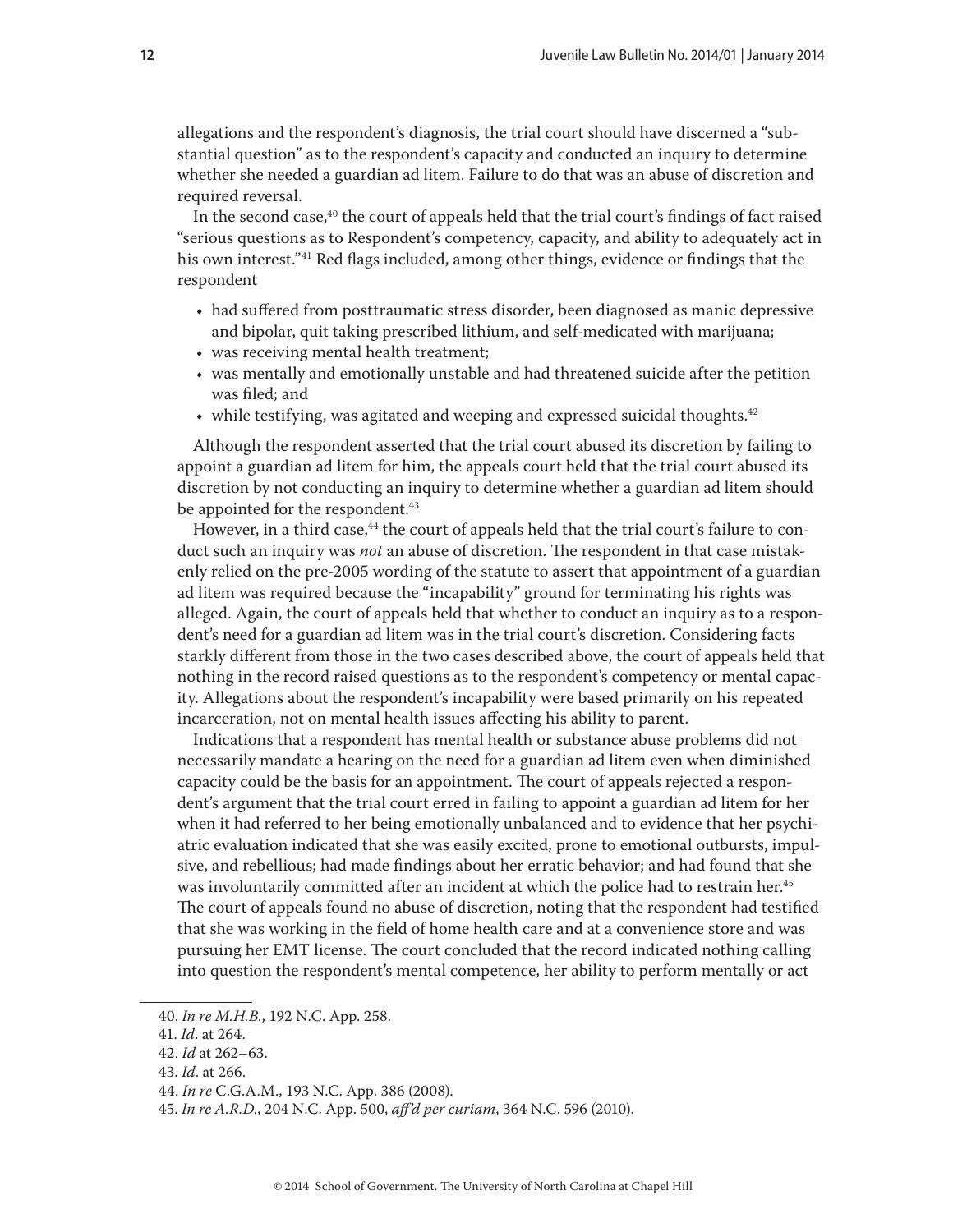in her own interest, or her ability to handle her own affairs. Comparing the facts to those in the first two cases described above, which were reversed, the court found the absence of a diagnosis of mental illness to be "one critical distinguishing factor."46

Similarly, in another case the court of appeals rejected the respondent's argument that the trial court abused its discretion by not appointing a guardian ad litem for her *sua sponte*. 47 The respondent based her argument on her history of substance abuse and mental health and anger control issues. Contrasting this case with those in which it found error, the court of appeals noted that here the dependency ground for termination was not alleged, there was no allegation that the respondent's mental health issues or substance abuse problems rendered her incompetent or incapable of caring for her children, the respondent was sufficiently competent to attend and participate in hearings and enter into a mediated agreement, and nothing in her testimony or in the court proceeding raised a question about her competence.<sup>48</sup>

# **4. What procedures should the court follow when there is a substantial question as to a respondent's competence?**

Failing to conduct an inquiry or appoint a guardian ad litem was asserted as error in a number of cases under former versions of the statutes.<sup>49</sup> Error also may occur, however, when a court appoints a guardian ad litem for a party but does so without (1) making a proper inquiry and (2) protecting the party's due process rights. An Illinois appellate court, reversing a trial court's *sua sponte* appointment of guardians ad litem for two adult plaintiffs who were former foster children, stated that a "trial judge's personal opinion that a guardian *ad litem* is required is not a justification for dispensing with the procedural . . . due process requirements of notice and hearing." 50 The appellate court found the error "particularly troubling" where the plaintiffs, through counsel, had objected to the appointment of guardians ad litem.<sup>51</sup>

The courts have said that "[a]ppointment of a GAL under Rule 17 [of the N.C. Rules of Civil Procedure] for an incompetent person 'will divest the parent of their [sic] fundamental right to conduct his or her litigation according to their [sic] own judgment and inclination.'" 52 Neither the Juvenile Code nor Rule 17 provides guidance for the court with respect to the procedures it should follow in deciding whether to appoint—and in actually appointing—a guardian ad litem for a respondent. The procedure may be as simple as determining that (1) a valid order exists adjudicating the person to be incompetent—either under G.S. Chapter 35A or under comparable statutes of another state, (2) the party lacks a

<sup>46.</sup> *Id.* at 505. The opinion in *In re A.R.D*. mischaracterizes the holding in *In re N.A.L*., cited above, stating that the latter case "found error in the trial court's failing to appoint a guardian ad litem for respondent-mother." The court in *N.A.L.* actually held that the trial court abused its discretion by not conducting an inquiry to determine whether the respondent needed a guardian ad litem.

<sup>47.</sup> *In re* S.R.*,* 207 N.C. App. 102 (2010).

<sup>48.</sup> *Id*. at 109.

<sup>49.</sup> *See, e.g., In re S.R.*, 207 N.C. App. 102; *In re* Estes, 157 N.C. App. 513, *disc. review denied*, 357 N.C. 459 (2003).

<sup>50.</sup> J.H. v. Ada S. McKinley Cmty. Servs., Inc., 369 Ill. App. 3d 803, 820, 861 N.E.2d 320, 334 (2006). 51. *Id*.

<sup>52.</sup> *In re* P.D.R., \_\_\_ N.C. App. \_\_\_, \_\_\_, 737 S.E.2d 152, 157 (2012) (quoting *In re* J.A.A., 175 N.C. App. 66, 71 (2005)).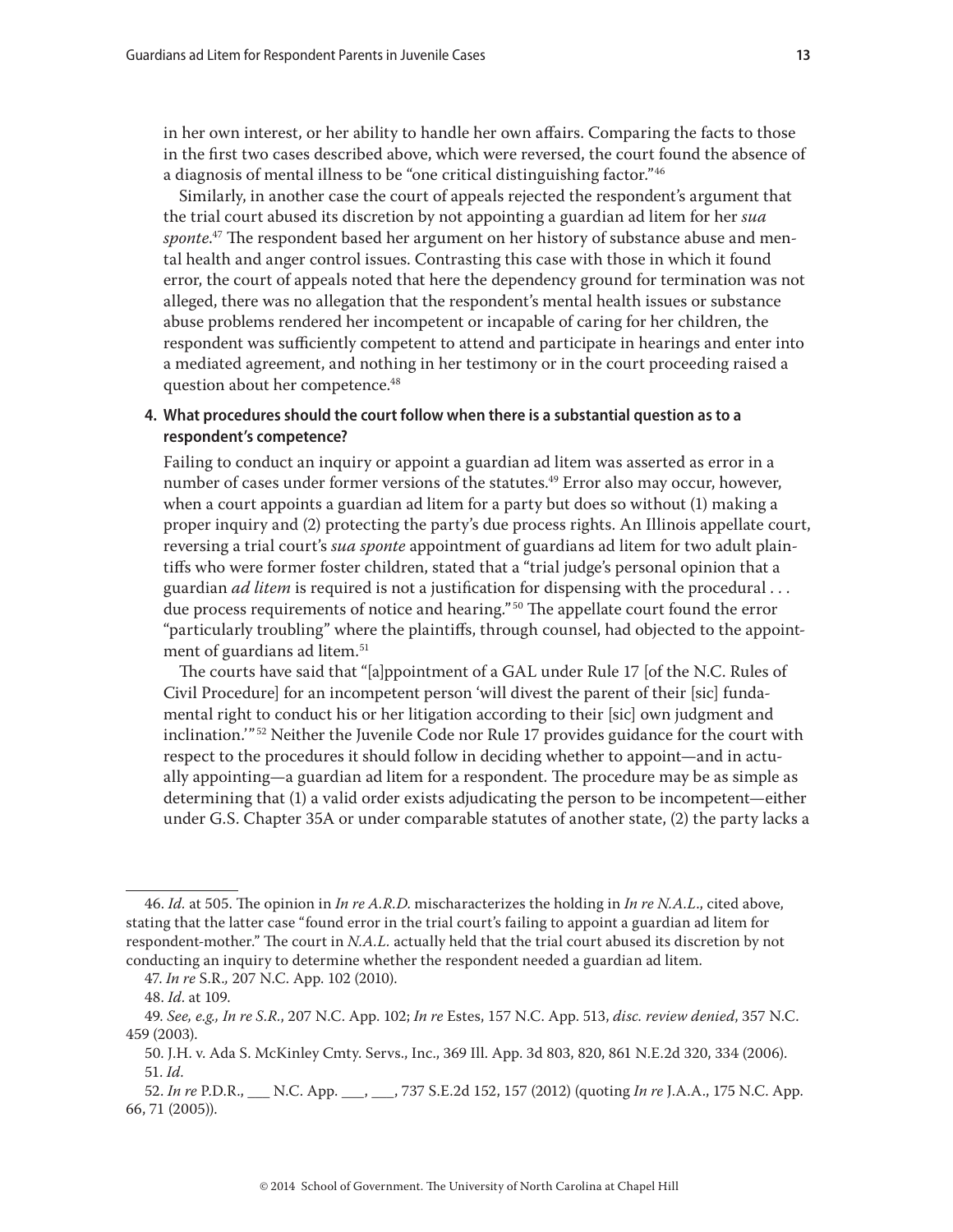general guardian<sup>53</sup> or it is not feasible or appropriate for the general guardian to act for the party in the action,<sup>54</sup> and (3) no party objects to the appointment of a guardian ad litem.

It is clear, however, that an actual adjudication of incompetence pursuant to G.S. Chapter 35A is not a precondition for the appointment of a guardian ad litem in a juvenile case or other civil action. The court of appeals held otherwise in a case that later was both reversed on other grounds and superseded by statutory changes. In 1989 the court held that the trial court in a divorce action lacked jurisdiction to determine a party's incompetence and appoint a guardian ad litem for the party because the incompetency statutes stated that Chapter 35A provided the "exclusive procedures" for adjudicating a person to be incompetent.<sup>55</sup> The state supreme court reversed, holding that the husband was not an aggrieved party and did not have standing to appeal, that the order was interlocutory and not immediately appealable, and that the court of appeals "should have dismissed [the] attempted appeal."<sup>56</sup> Since the court of appeals apparently never should have considered the appeal, it seems evident that the court's holding with respect to how incompetency should be determined for purposes of appointing a guardian ad litem was without effect.<sup>57</sup> For some time thereafter, however, views about the significance of that holding varied, and it sometimes was cited as authority or treated as persuasive.<sup>58</sup> Then, in 2003, the legislature amended G.S. 35A-1102 to state that while Article 1 of G.S. Chapter 35A "establishes the exclusive procedure for adjudicating a person to be an incompetent adult or an incompetent child, . . . nothing in [the] Article shall interfere with the authority of a judge to appoint a guardian ad litem for a party to litigation under Rule 17(b) of the North Carolina Rules of Civil Procedure." 59 This legislation clarified that the decision of the court of appeals in *Culton* was not, if it ever had been, a restraint on the trial court's authority to determine incompetence for purposes of appointing a guardian ad litem. It also removed

<sup>53.</sup> In some cases a person who has been declared incompetent will have only a guardian of the person or only a guardian of the estate, but not a general guardian. Although Rule 17 refers to an incompetent party's defending by "general or testamentary guardian," the term "testamentary guardian" is obsolete. Under former G.S. 33-2 a parent, in his or her will, could appoint a guardian for a minor child, and upon the parent's death the person named in the will became the child's testamentary guardian. (G.S. Chapter 33 was repealed in 1987 when Chapter 35A was enacted by S.L. 1987-550.) Under current law a parent, in his or her will, may make a "testamentary recommendation" that someone be appointed as guardian for a child after the parent's death, but the recommendation does not create a guardianship and is not binding on the court. *See* G.S. 35A-1224, G.S. 35A-1225.

<sup>54.</sup> Rule 17(b)(2) provides that incompetent defendants must defend "by general or testamentary guardian, if they have any *within this State.*" Thus, the court may appoint a guardian ad litem for a party who has a general guardian in another state. In addition, if the court deems it "expedient" it may appoint a guardian ad litem for a party even though the party has a general guardian in the state. A general guardian might have a conflict of interest, for example, that required the appointment of someone else to represent the party's interests in the action.

<sup>55.</sup> Culton v. Culton, 96 N.C. App. 620, 621–22 (1989), *rev'd on other grounds*, 327 N.C. 624 (1990). 56. Culton v. Culton, 327 N.C. 624, 626 (1990).

<sup>57.</sup> *See* Thomas L. Fowler, *Holding, Dictum . . . Whatever*, 25 N.C. Cent. L.J., Spring 2003, at 139, 153–62.

<sup>58.</sup> *Id; see also, e.g., In re* J.A.A., 175 N.C. App. 66, 72 (2005) (treating the holding in *Culton* as having been binding until it was superseded by statute).

<sup>59.</sup> S.L. 2003-236, sec. 4.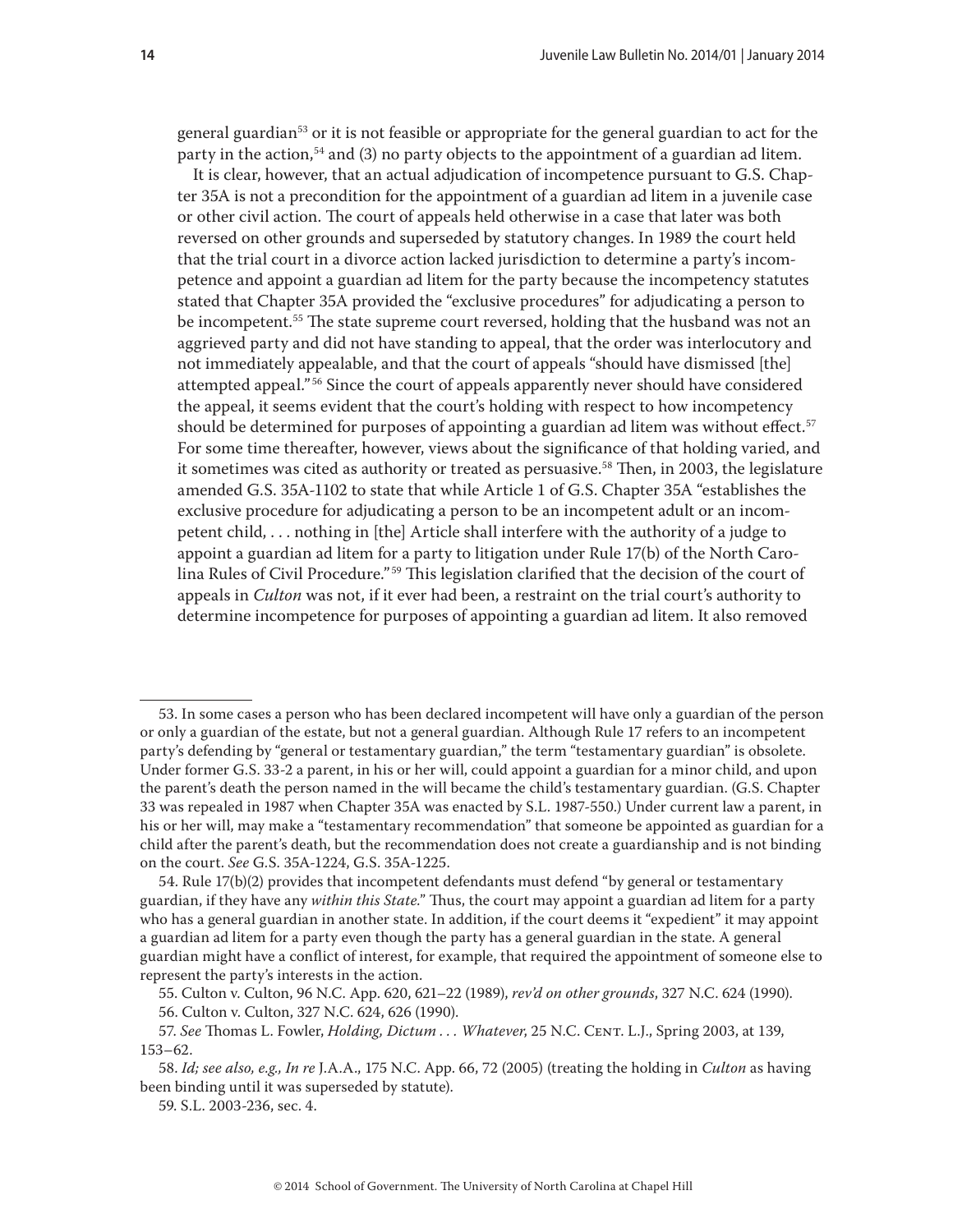any doubt as to the continued validity of pre-*Culton* appellate court decisions addressing the appointment of guardians ad litem.<sup>60</sup>

Still, the procedures the court should follow before appointing, or deciding not to appoint, a guardian ad litem for a parent (or for any party in a civil action) are less than clear. The court of appeals, in an unpublished opinion, said recently, "We have been unable to find case law establishing the trial court's procedure for making a determination pursuant to N.C.G.S.  $$7B-602(c)$ " about the need to appoint a guardian ad litem.<sup>61</sup> More than forty years ago, the court made a similar observation about Rule 17 of the North Carolina Rules of Civil Procedure, noting that the rule "fail[s] to specify the method or procedure by which a disputed question of competency is to be determined" when a party's competence is called into question in the context of a civil action.<sup>62</sup> Case law, however, does suggest the following steps.

- *Determination of whether a substantial question exists as to the respondent's competence.* As discussed in response to the preceding question, the issue may be raised by any party or by the court itself. The court may make this initial determination based on the pleadings, evidence offered by the parties, the respondent's conduct or appearance in court, the respondent's responses to questions posed by the court, or any circumstances brought to the court's attention. "Whether the circumstances which are brought to the attention of the trial judge are sufficient to raise a substantial question as to the party's competency is a matter to be initially determined in the sound discretion of the trial judge."63 While no particular formal procedure is required, the court of appeals has offered this guidance: (1) If practicable, the respondent whose competency is questioned should be present in court. (2) When possible, the court should conduct a voir dire examination of the respondent. (3) If the court hears conflicting evidence, the judge should make findings of fact to support a determination of whether a substantial question exists.<sup>64</sup>
- *Notice to the respondent.* Once the court determines that a substantial question as to a respondent's competence exists, the court must conduct a hearing to determine whether the respondent is incompetent and needs a guardian ad litem. The respondent must have notice of the hearing. Although the statute is silent with respect to notice, the state supreme court has held that "when a party's lack of mental capacity is asserted and denied—and he has not previously been adjudicated incompetent to manage his affairs—he is entitled to notice and an opportunity to be heard before the judge can appoint  $\dots$  a guardian ad litem for him."<sup>65</sup> Unless the court specifies a shorter time, at least five days' notice should be given.<sup>66</sup>
- *Hearing to determine incompetence.* The court's determination that a substantial question exists as to the respondent's competence and the hearing on whether the respondent is incompetent and needs a guardian ad litem may occur together. For example, if the issue is before the court pursuant to a written motion for appointment

<sup>60.</sup> Two of the most frequently cited cases are *Hagins v. Redevelopment Comm'n of Greensboro*, 275 N.C. 90 (1969), and *Rutledge v. Rutledge*, 10 N.C. App. 427 (1971).

<sup>61.</sup> *In re* C.M., \_\_\_ N.C. App. \_\_\_, 725 S.E.2d 474 (2012) (unpublished).

<sup>62.</sup> *Rutledge*, 10 N.C. App. at 431.

<sup>63.</sup> *Id.* at 432.

<sup>64.</sup> *Id*. at 432–33.

<sup>65.</sup> *Hagins*, 275 N.C. at 101–2 (citations omitted). *See also Rutledge*, 10 N.C. App. at 430–31.

<sup>66.</sup> *Rutledge*, 10 N.C. App. at 433–34. *See also* G.S. 1A-1, Rule 6(d).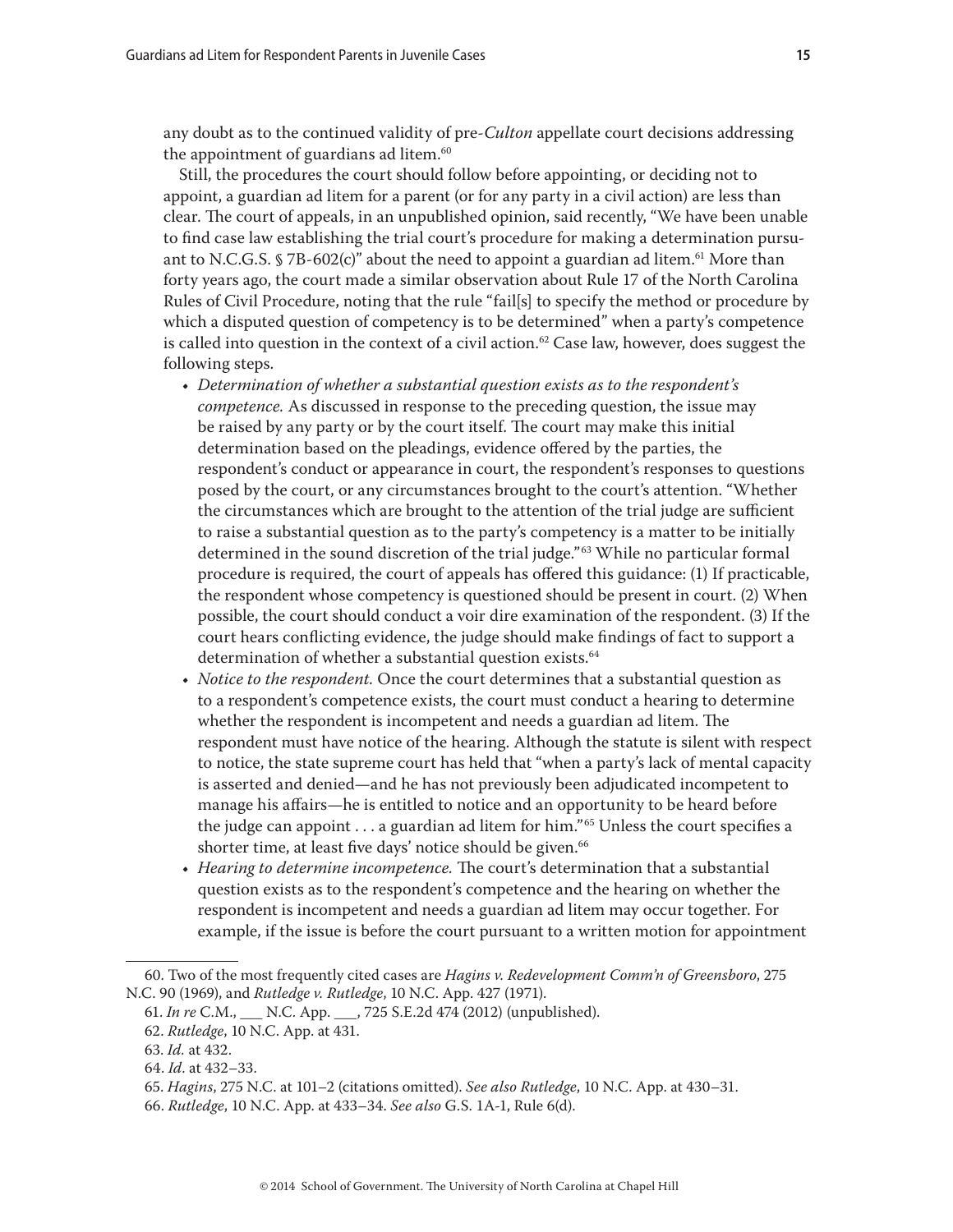of a guardian ad litem, the respondent may be given notice of a hearing that effectively addresses both questions. Or, as with any notice, the respondent and his or her attorney may waive notice of the hearing and they are likely to do so if the need for a guardian ad litem is not contested.

The court can raise the issue of competence and initiate this hearing on its own motion. Neither the statutes nor case law indicate that a party has a burden of proof, although logically the court may expect a party who seeks the appointment of a guardian ad litem to proceed with evidence that one is needed. No one is in a position comparable to that of a petitioner in an incompetency proceeding under G.S. Chapter 35A. Neither Rule 17 nor the Juvenile Code specifies a standard of proof. <sup>67</sup> It simply is not clear whether the court can determine incompetence by a preponderance of the evidence or whether a higher standard applies.<sup>68</sup> Especially if the court itself initiated the inquiry into competence, it may play a more active role in the hearing than in most proceedings. This may include directing questions to the respondent parent and others as well as seeking additional witnesses or evidence that would aid the court.

In a termination of parental rights case in which the respondent's ability to care for his or her child is at issue, after finding "reasonable cause" the court may order that the respondent be examined by a psychiatrist, psychologist, physician, or other expert.<sup>69</sup> There does not appear to be any reason the results of such an examination could not be considered before adjudication when the court is assessing the respondent's competence for purposes of deciding whether to appoint a guardian ad litem.<sup>70</sup>

The Juvenile Code does not include a comparable pre-adjudication procedure for obtaining an evaluation of a respondent parent in an abuse, neglect, or dependency proceeding. In those cases the court may be able to order an examination of the respondent under either Rule 35 of the North Carolina Rules of Civil Procedure or pursuant to Rule 706 of the North Carolina Rules of Evidence. G.S. 1A-1, Rule 35, authorizes the court to order a party to submit to a physical or mental examination by a physician when the party's physical or mental condition is in controversy in a civil action. The statute says the "order may be made only on motion for good cause shown and upon notice to the person to be examined and to all parties and shall specify the time, place, manner, conditions, and scope of

<sup>67.</sup> For examples of other states' treatment of the question, *see, e.g., In re James F.*, 42 Cal. 4th 901, 174 P.3d 180 (Cal. 2008) (holding that a juvenile court's appointment of a guardian ad litem for a parent without the parent's consent must be based on "substantial evidence" that the parent is incompetent); N. Y. Life Ins. Co. v. V.K., 184 Misc. 2d 727, 734, 711 N.Y.S.2d 90, 96 (N.Y. Civ. Ct. 1999) (holding that "a guardian *ad litem* is justified when, based on a preponderance of the evidence, the court concludes that a party's condition impedes her ability to protect her rights").

<sup>68.</sup> In a proceeding to adjudicate incompetence under G.S. Chapter 35A, the standard of proof is clear, cogent, and convincing. *See* G.S. 35A-1112(d).

<sup>69.</sup> G.S. 7B-1109(c).

<sup>70.</sup> Whether a judge in this circumstance should recuse him- or herself based on hearing this kind of evidence before adjudication is governed by Canon 3 of the Code of Judicial Conduct, available at <www.aoc.state.nc.us/www/public/aoc/NCJudicialCode.pdf>. For a discussion of recusal, including when a motion for recusal should be heard by a different judge, see *In re Faircloth*, 153 N.C. App. 565 (2002); *In re LaRue*, 113 N.C. App. 807 (1994) (holding in a termination of parental rights case that a judge's knowledge of "evidentiary facts" acquired from earlier hearings in the case did not require the judge to disqualify himself). *Also see* Michael Crowell, "Recusal," *Administration of Justice Bulletin* No. 2009/03 (Sept. 2009), [http://sogpubs.unc.edu/electronicversions/pdfs/aojb0903.pdf.](http://sogpubs.unc.edu/electronicversions/pdfs/aojb0903.pdf)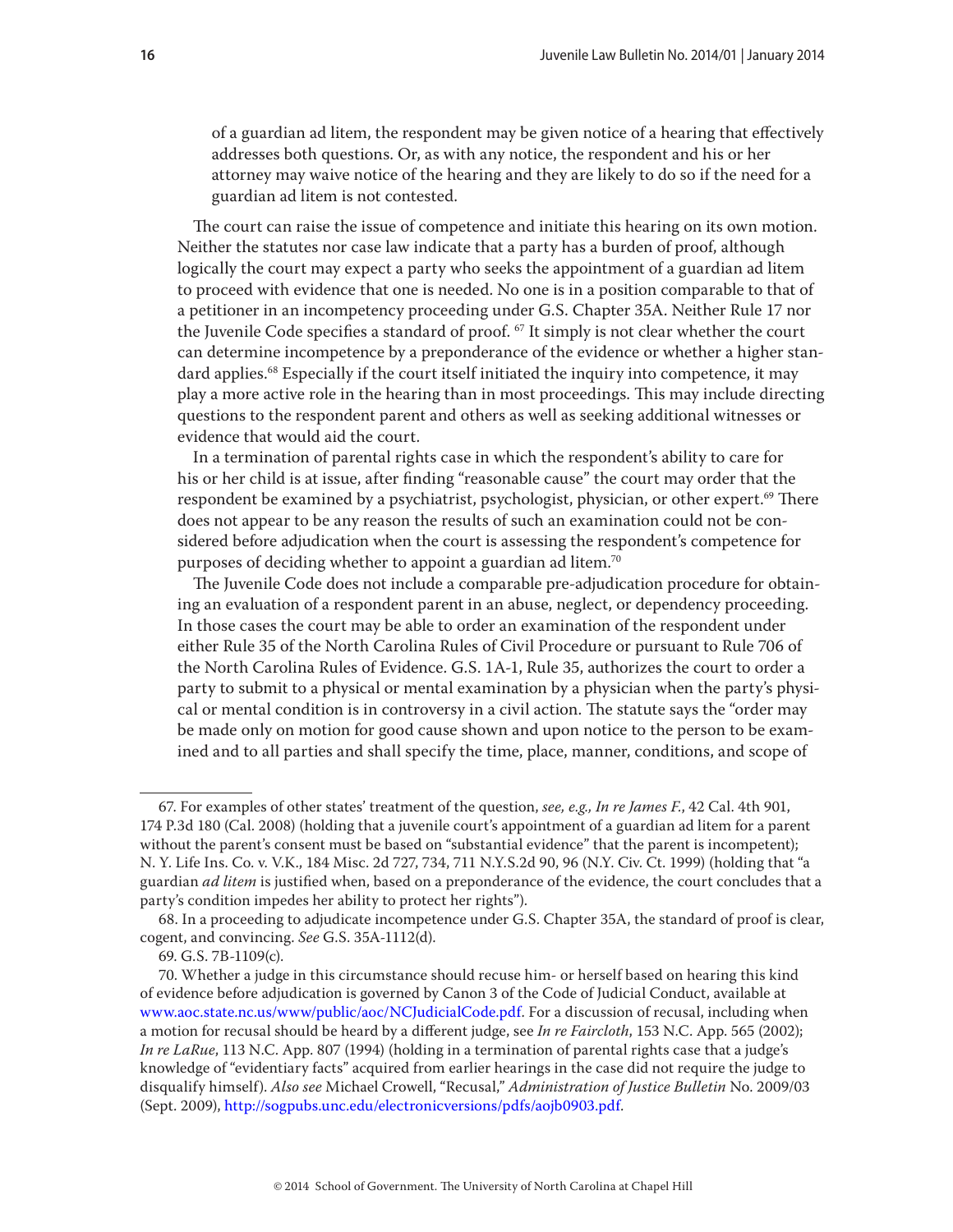the examination and the person or persons by whom it is to be made." This procedure is a form of discovery that one might think could be initiated only by motion of a party.<sup>71</sup> At least in district court child custody cases, however, appellate courts have held that the trial court is authorized to order such examinations even without a motion by a party. $72$ There may be some question as to whether Rule 35 applies at all in juvenile proceedings. The courts have held that the Rules of Civil Procedure do not provide procedural rights beyond those provided by the Juvenile Code but that the rules will apply "to fill procedural gaps where Chapter 7B requires, but does not identify, a specific procedure." 73 In the only juvenile case that mentions Rule 35, the trial court had denied a father's motion pursuant to the rule for a mental examination of his son in a termination of parental rights case. The court of appeals affirmed the denial, without questioning or discussing the applicability of Rule 35 in juvenile cases, holding that the father failed to make the necessary showing of good cause.74 At least one of the cases upholding a trial court's authority to order parents in a custody action to consult a mental health professional did so without reference to Rule 35, referring instead to the court's "wide discretion to protect the child's best interests and welfare." <sup>75</sup>

Under Rule 706 of the North Carolina Rules of Evidence, the court, acting on its own motion or the motion of a party, may appoint an expert witness and specify that witness's duties. Relevant portions of Rule 706 are set out below.

#### **Rule 706. Court appointed experts.**

- (a) Appointment. The court may on its own motion or on the motion of any party enter an order to show cause why expert witnesses should not be appointed, and may request the parties to submit nominations. The court may appoint any expert witnesses agreed upon by the parties, and may appoint witnesses of its own selection. An expert witness shall not be appointed by the court unless he consents to act. A witness so appointed shall be informed of his duties by the court in writing, a copy of which shall be filed with the clerk, or at a conference in which the parties shall have opportunity to participate. A witness so appointed shall advise the parties of his findings, if any; his deposition may be taken by any party; and he may be called to testify by the court or any party. He shall be subject to cross examination by each party, including a party calling him as a witness.
- (b) Compensation. Expert witnesses so appointed are entitled to reasonable compensation in whatever sum the court may allow. . . . [T]he compensation shall be paid by the parties in such proportion and at such time as the court directs, and thereafter charged in like manner as other costs.

. . . .

<sup>71.</sup> Discovery in juvenile cases is governed by G.S. 7B-700.

<sup>72.</sup> *See, e.g*., Jones v. Patience, 121 N.C. App. 434, 442 (1996), *citing* Rawls v. Rawls, 94 N.C. App. 670, 676–77 (1989) ("affirming court-ordered consultation with psychiatrist or psychologist as exercise of inherent judicial authority premised upon court's statutory duty to promote interest and welfare of child"); Williams v. Williams, 29 N.C. App. 509, 510 (1976) (affirming order in which the trial judge ordered both parents in a custody action to submit to psychiatric examinations).

<sup>73.</sup> *In re* B.L.H., 190 N.C. App. 142, 146, *aff'd per curiam*, 362 N.C. 674 (2008).

<sup>74.</sup> *In re* Williams, 149 N.C. App. 951 (2002). This case was decided before the current Juvenile Code discovery provisions in G.S. 7B-700 were enacted.

<sup>75.</sup> *Rawls*, 94 N.C. App. at 676.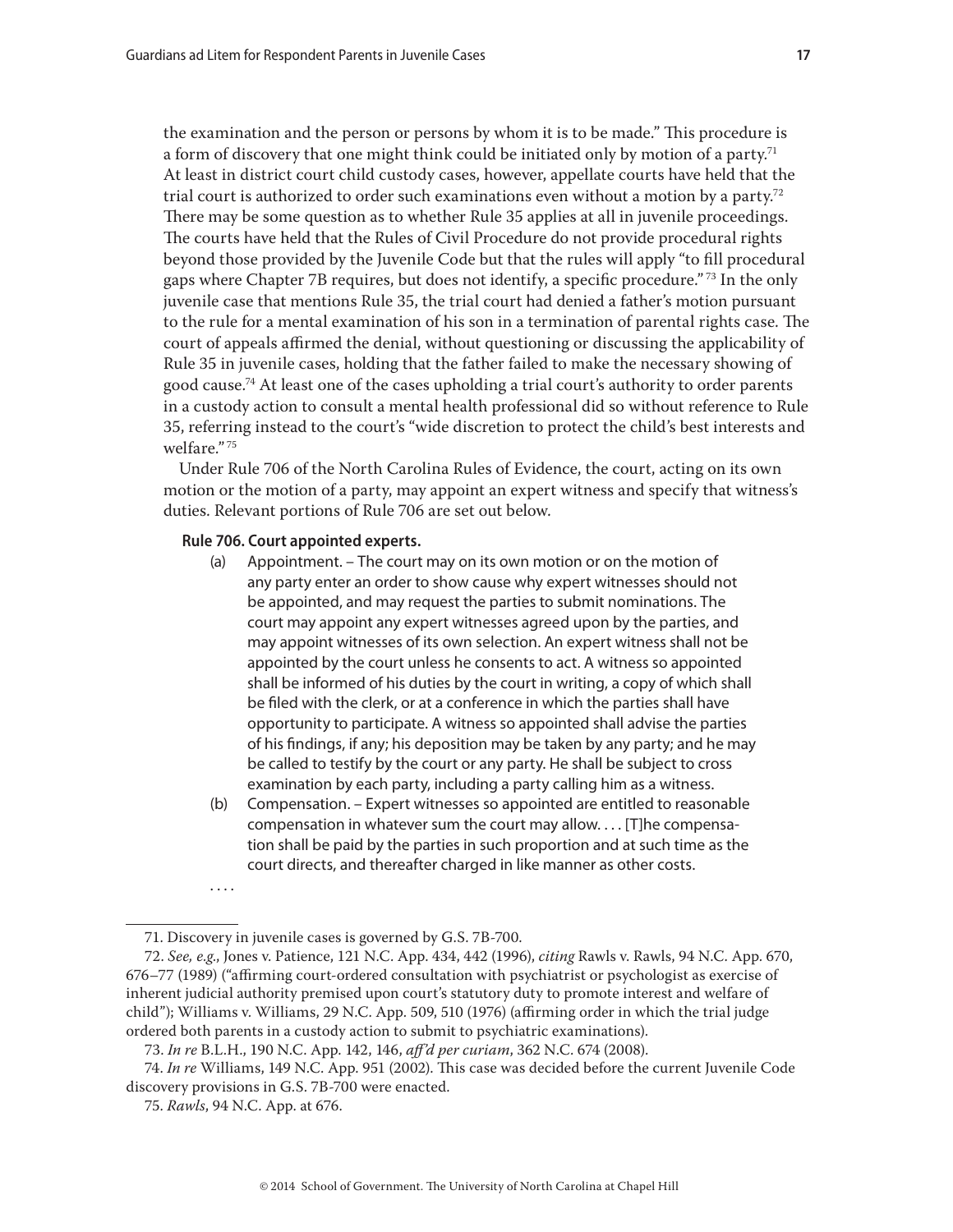(d) Parties' experts of own selection. – Nothing in this rule limits the parties in calling expert witnesses.

There does not appear to be any appellate court decision in a juvenile case referencing Rule 706.76

Several juvenile cases include references to court-ordered pre-adjudication evaluations of respondents, without any references to the statutory authority for such orders.<sup>77</sup> The evaluations in these cases may have been done with the consent of the respondents. There does not appear to be a case in which the court's authority to order the evaluation has been an issue on appeal.

All parties should be allowed to present relevant evidence and cross-examine witnesses at the hearing on the question of competence. The court should make findings of fact and conclusions of law to support any determination that a respondent is incompetent and needs a guardian ad litem. Because neither the statutes nor case law specifies a standard of proof, and because appointment of a guardian ad litem may affect a party's ability to control litigation affecting a fundamental right, the better practice may be for a court's determination of incompetence to be based on clear and convincing evidence. At the same time, the purpose of appointing a guardian ad litem is to protect the parent's rights in that very litigation. A conclusion about the appropriate standard of proof will depend in part on one's understanding of (1) the meaning of "incompetent" and (2) the role of a guardian ad litem. Both of those are discussed below.

Appointing a guardian ad litem without giving the respondent notice or conducting a proper inquiry may be reversible error. It is not altogether clear whether that kind of error automatically requires reversal or whether it is subject to a harmless error analysis.<sup>78</sup> Failing to appoint a guardian ad litem when a statute requires one is reversible error per se.<sup>79</sup> Under North Carolina's current statutes, however, appointment of a guardian ad litem for a parent is required only when the parent is a minor. Otherwise, the issue of whether to appoint a guardian ad litem for a parent respondent in a juvenile case is always in the trial court's discretion.80

<sup>76.</sup> The opinion in *Bost v. Van Nortwick*, 117 N.C. App. 1 (1994), includes numerous references to the testimony of a court-appointed psychologist who had interviewed both parents and the child in a termination of parental rights action but does not discuss how the appointment came about. Other cases discuss the appointment of experts pursuant to G.S. 7A-454, which provides for state payment of the fees of experts and other necessary expenses for an indigent respondent or defendant entitled to appointed counsel. *See, e.g., In re* D.R., 172 N.C. App. 300 (2005).

<sup>77.</sup> *See, e.g., In re* P.D.R., 365 N.C. 533, 534 (2012) (stating that the trial court ordered a mental health evaluation to determine respondent's "capacity to proceed with the neglect and dependency petition"); *In re* A.Y., \_\_\_ N.C. App. \_\_, 737 S.E.2d 160 (2013) (referring to the trial court's order that a respondent, who already had a guardian ad litem, undergo a psychological evaluation to assist the court in ruling on her motion to be allowed to proceed pro se).

<sup>78.</sup> *See In re* James F., 42 Cal. 4th 901, 174 P.3d 180 (2008) (describing the split among lower California appellate courts on that question and holding that a harmless error analysis was appropriate).

<sup>79.</sup> *See, e.g.*, *In re* J.L.S., 168 N.C. App. 721 (2005) (reversing for failure to appoint a guardian ad litem for the child in a contested termination of parental rights action, as required by statute); *In re* Fuller, 144 N.C. App. 620 (2001).

<sup>80.</sup> *See, e.g., In re* A.R.D., 204 N.C. App. 500 (holding that the trial court did not abuse its discretion by not appointing a guardian ad litem for respondent mother), *aff'd per curiam*, 364 N.C. 596 (2010).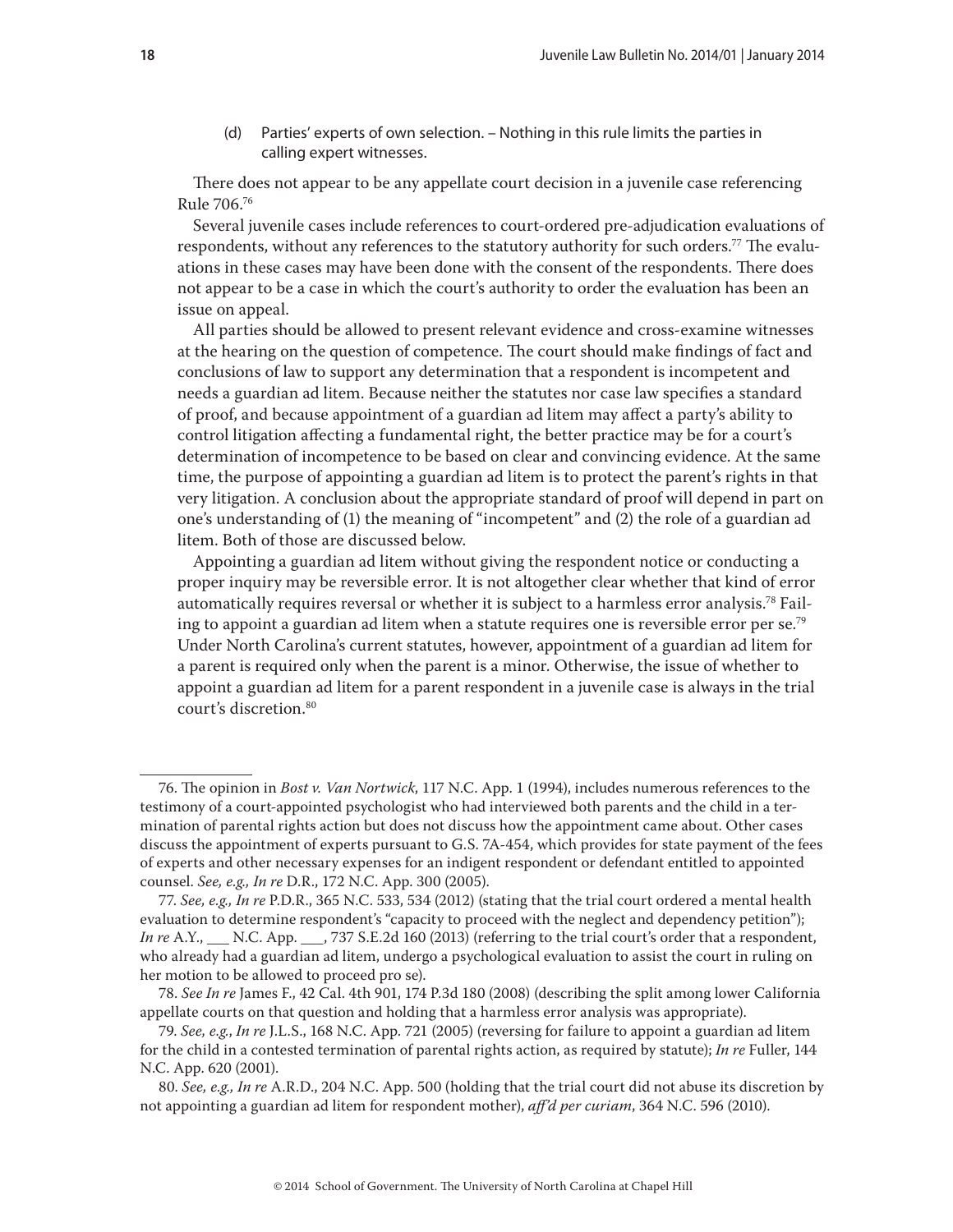#### **5. What is the meaning of "incompetent" for purposes of appointing a guardian ad litem?**

The court may appoint a guardian ad litem for a respondent who "is incompetent." <sup>81</sup> In discussing the term "incompetent" in connection with the appointment of guardians ad litem for respondent parents, the courts have adopted the definition of "incompetent adult" found in G.S. 35A-1101(7). $82$  That definition reads as follows:

'Incompetent adult' means an adult or emancipated minor who lacks sufficient capacity to manage the adult's own affairs or to make or communicate important decisions concerning the adult's person, family, or property whether the lack of capacity is due to mental illness, mental retardation, epilepsy, cerebral palsy, autism, inebriety, senility, disease, injury, or similar cause or condition.

The courts use this broad definition despite the fact that a guardian ad litem is appointed by the court only to appear on behalf of an incompetent (or minor) party in a particular lawsuit.<sup>83</sup> By contrast, a guardian appointed in an incompetency proceeding under G.S. Chapter 35A has a broad range of powers and responsibilities with respect to the ward's person, the ward's property, or both.<sup>84</sup>

Appointment of a guardian ad litem based on incompetence "will divest the parent of their [sic] fundamental right to conduct his or her litigation according to their [sic] own judgment and inclination."<sup>85</sup> But appointment of a guardian ad litem does not affect the party's control over any other aspect of his or her life or property. For that reason it seems logical to assess the person's competence in the more narrow terms of his or her understanding of the nature and importance of the litigation and his or her ability to make and communicate important decisions about the litigation. The court of appeals suggested something like that when it said in a 2005 case, "[T]he trial court must determine whether the parents are incompetent within the meaning of N.C. Gen. Stat. § 35A–1101, such that the individual would be unable to aid in their [sic] defense at the termination of parental rights proceeding." <sup>86</sup>

The standard for determining capacity to proceed in a criminal case specifically focuses on a defendant's ability to understand and participate in the court proceeding. For purposes of a criminal prosecution, a defendant lacks the capacity to proceed if "by reason of mental illness or defect he is unable to understand the nature and object of the proceedings against him, to comprehend his own situation in reference to the proceedings, or to assist in his defense in a rational or reasonable manner." 87 In discussing the appointment

84. *See* G.S. 35A-1241 (powers and duties of guardian of the person) *and* G.S. 35A-1250 to -1253 (powers and duties of guardian of the estate).

86. *Id. See also* Laura B. Bartell, *Due Process for the Unknown Future Claim in Bankruptcy—Is This Notice Really Necessary?*, 78 Am. Bankr. L.J. 339, 365 (2004) (stating that a federal court, in applying Rule 17 of the Federal Rules of Civil Procedure, should avoid "a mechanical application of state guardianship law" and expressing the view that because the consequences of appointing a guardian and appointing a guardian ad litem are different, "the grounds for the appointment should also be different").

87. G.S. 15A-1001(a).

<sup>81.</sup> G.S. 7B-602, G.S. 7B-1101.1.

<sup>82.</sup> *See, e.g., In re* P.D.R., \_\_\_ N.C. App. \_\_\_, 737 S.E.2d 152 (2012); *In re A.R.D.*, 204 N.C. App. 500; *In re* M.H.B., 192 N.C. App. 258 (2008).

<sup>83.</sup> *See* Roberts v. Adventure Holdings, LLC, 208 N.C. App. 705, 708 (2010) (citing Black's Law Dictionary 774 (9th ed. 2009) to note that the Latin phrase *ad litem* means "for the purposes of the suit").

<sup>85.</sup> *In re* J.A.A., 175 N.C. App. 66, 71 (2005) (citation omitted).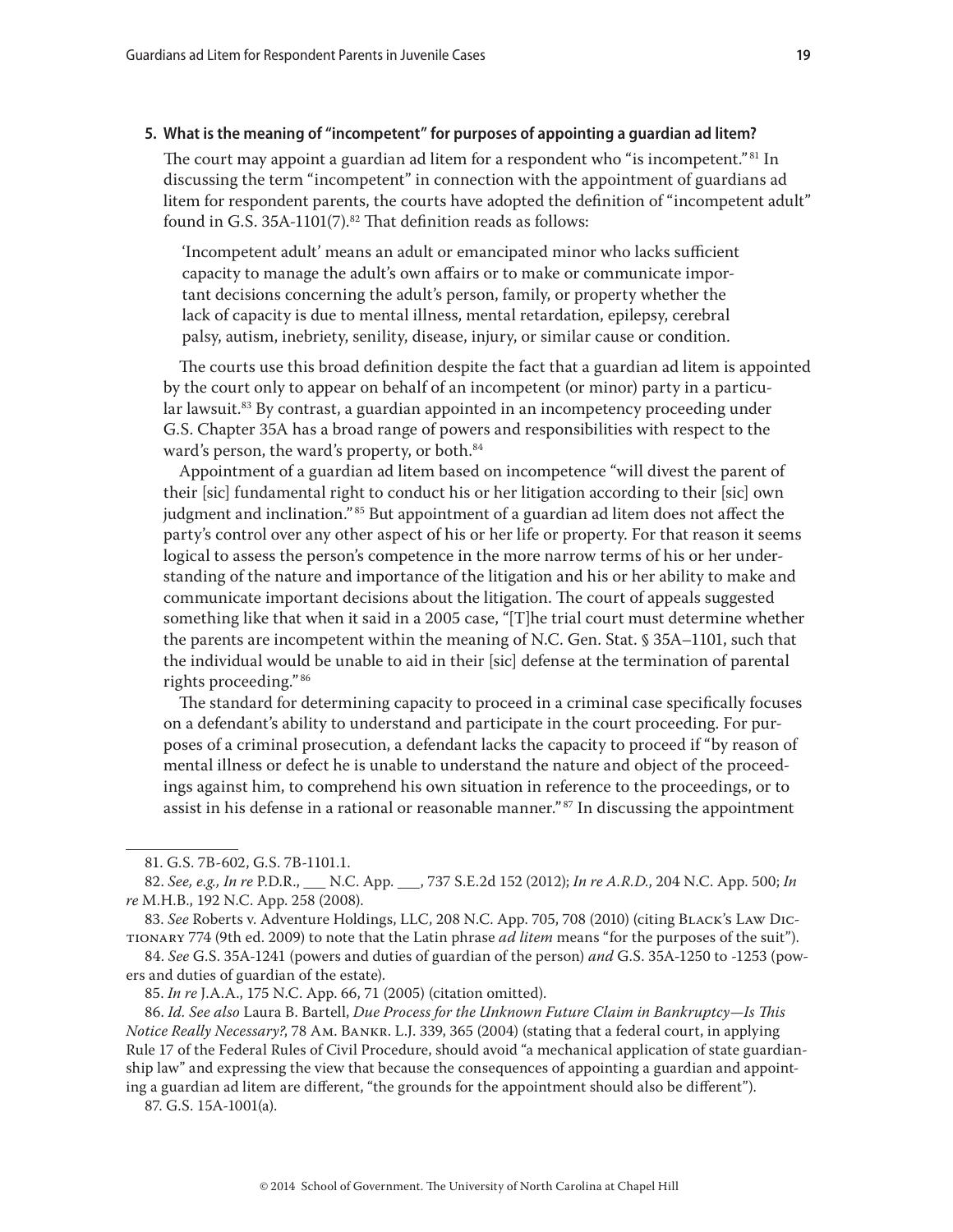of guardians ad litem in civil cases, North Carolina appellate courts have not explicitly adopted the standard for determining a defendant's capacity to proceed in a criminal case.88 However, a California appellate court considering this question (under a statutory scheme similar but not identical to North Carolina's) held that a guardian ad litem should be appointed if a preponderance of the evidence showed either that the party was incompetent for purposes of the appointment of a conservator/guardian or that the party could be found incompetent to proceed in a criminal proceeding.<sup>89</sup>

North Carolina courts have referred only to the broad definition of "incompetent adult" in G.S. 35A-1101(7) and have not considered specifically the criminal standard for capacity to proceed. Nevertheless, it seems appropriate for a court, when determining whether a party is incompetent for purposes of appointing a guardian ad litem, to consider the particular aspects of competence relevant to the party's ability to rationally direct and control his or her civil litigation. That approach could result in the appointment of guardians ad litem for parties who would never be adjudicated incompetent under G.S. Chapter 35A but whose physical or mental condition renders them unable to participate meaningfully in a civil case. This might be someone whose attorney has requested the appointment of a guardian ad litem because the attorney "reasonably believes that the client has diminished capacity, is at risk of substantial physical, financial or other harm unless action is taken and cannot adequately act in the client's own interest." 90 In other words, the distinctions the court made in *P.D.R.* between incompetence and diminished capacity, and between substitution and assistance, may not be necessary.

Assessing competence in relation to a person's ability to participate meaningfully in the litigation also leaves open the possibility that someone who could be adjudicated incompetent in a proceeding under G.S. Chapter 35A—based on the inability to manage his or her affairs or to make or communicate important decisions about health care or property, for example—could participate meaningfully and assist the attorney in a juvenile case without the involvement of a guardian ad litem.<sup>91</sup> Even if the court determines that the party is incompetent, whether to appoint a guardian ad litem is in the court's discretion.<sup>92</sup>

Regardless of the meaning one attaches to the term "incompetent," appointing a guardian ad litem for a party on the basis of incompetence carries at least the potential for

90. *See* Rule 1.14(b) of the North Carolina State Bar's Rules of Professional Conduct. Although this language is similar to wording that has been removed from the Juvenile Code, it remains relevant in the context of an attorney's professional responsibility when representing a client with diminished capacity.

<sup>88.</sup> *But see J.A.A.*, 175 N.C. App. at 71*; In re* P.D.R., 365 N.C. 533, 534 (2012) (in reciting the facts of the case, the supreme court referred to the trial court's having ordered the respondent "to undergo a mental health evaluation to determine her capacity to proceed with the neglect and dependency petition").

<sup>89.</sup> *In re* Sara D., 104 Cal. Rptr. 2d 909, 914, 87 Cal. App. 4th 661, 667 (2001). This issue and the *Sara D*. case are discussed more fully in Donna S. Harkness, *"Whenever Justice Requires": Examining the Elusive Role of Guardian Ad Litem for Adults with Diminished Capacity*, 8 MARQ. ELDER'S ADVISOR 1 (2006). Harkness opines that the criminal competency standard, "with its emphasis on navigating the courtroom environment, . . . should be the standard used to inform the court's sound discretion" when it is deciding whether to appoint a guardian ad litem. *Id.* at 13. *See also In re* Christina B., 23 Cal. Rptr. 2d 918, 924, 19 Cal. App. 4th 1441, 1450 (1993) (holding that the proper standard for assessing competency in a dependency proceeding is "whether the person is able to take part meaningfully in the proceedings").

<sup>91.</sup> *See, e.g.*, Pepper v. Bentley, 59 So. 3d 684 (Ala. Civ. App. 2008) (holding that the trial court did not abuse its discretion by declining to appoint a guardian ad litem or conduct a hearing on competence when the defendant in an ejectment action was represented by counsel).

<sup>92.</sup> G.S. 7B-602(c), G.S. 7B-1101.1(c).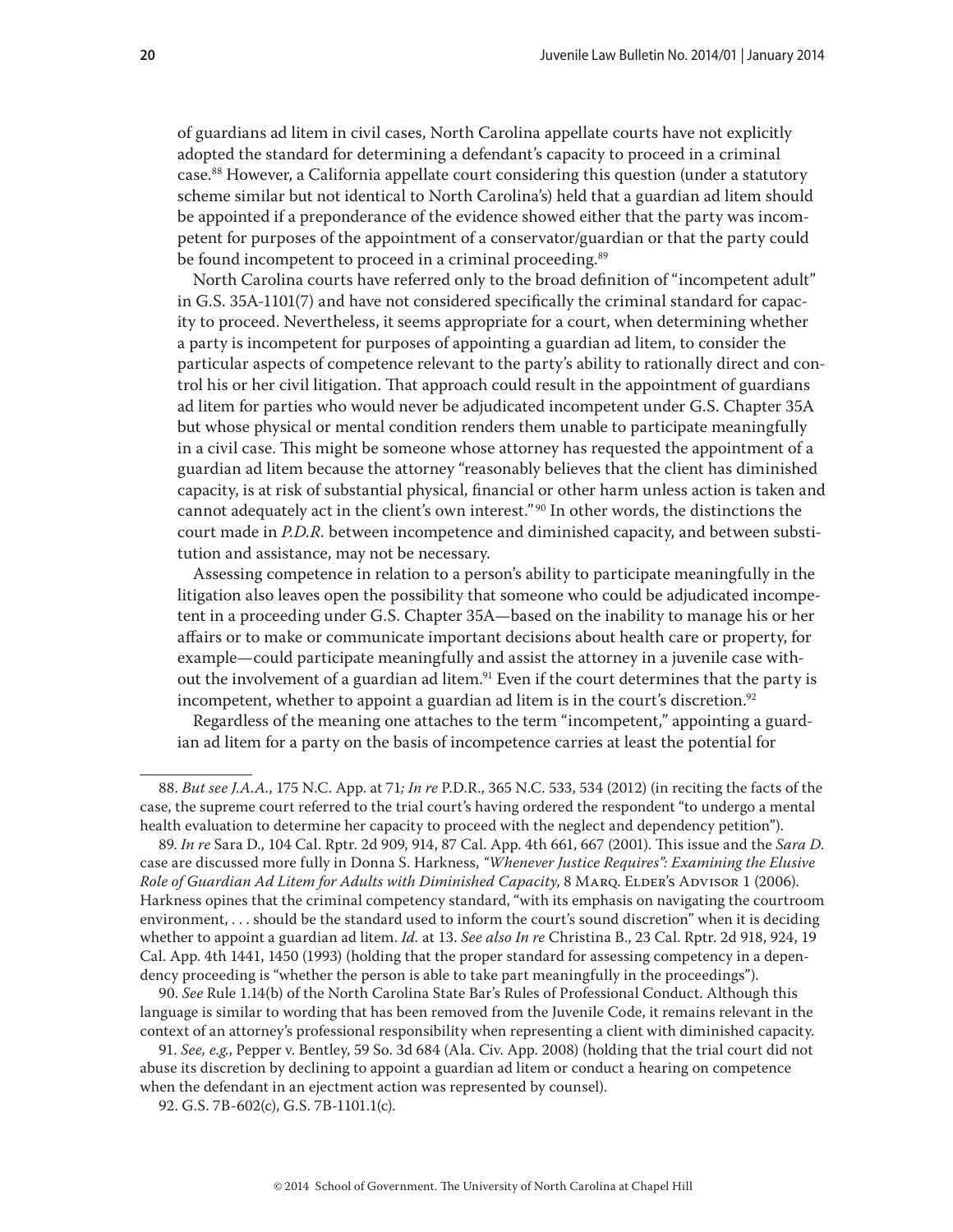removing from the party some degree of control over the litigation and placing that control in someone else's hands. The court, therefore, should take extreme care before appointing a guardian ad litem and should make clear findings to support its decision to do so.

The following cautionary statement made by the state supreme court more than forty years ago continues to be apt:

Many a man has prosecuted a lawsuit to his detriment or ruin, his ordinary caution and good judgment warped by prejudice, spite, or a stubborn purpose to vindicate 'the principle of the thing.' His attorneys and the court may have been entirely convinced that he was blindly and contumaciously refusing to settle his case upon terms which were obviously advantageous to him—and they may have been right. Yet 'no man shall be interfered with in his personal or property rights by the government, under the exercise of its parental authority, until the actual and positive necessity therefor is shown to exist.' Schick v. Stuhr, 120 Iowa 396, 398, 94 N.W. 915, 916 (1903). . . .

We have found no completely satisfactory definition of the phrase 'incompetent from want of understanding to manage his own affairs.' Furthermore, we do not believe it is possible to frame a definition which will include every aberration which might produce the incompetency to which reference is made. The facts in every case will be different and competency or incompetency will depend upon the individual's 'general frame and habit of mind.' . . . [M]ere weakness of mind will not be sufficient to put a person among those who are incompetent to manage their own affairs.<sup>93</sup>

### **6. Who may be appointed as a respondent's guardian ad litem?**

There is no requirement that a guardian ad litem appointed for a parent in a juvenile case be an attorney.94 Nevertheless, the lack of other obvious candidates often has resulted in the appointment of attorneys to serve as guardians ad litem for respondents. The Juvenile Code makes clear that an attorney cannot serve in a dual role as both the attorney and the guardian ad litem for a respondent parent.<sup>95</sup> The only directive in G.S. 1A-1, Rule 17, about who may be appointed as a guardian ad litem refers to the court's appointment of "some discreet person." <sup>96</sup>

The court's selection of a person to serve as guardian ad litem should take into account the nature of the party's incompetence, the extent to which an individual knows and can communicate with the respondent, and the ability of an individual to cooperate with the attorney representing the respondent and act on behalf of the party.

#### **7. What are the duties and authority of a respondent's guardian ad litem?**

The recently discarded distinction between a guardian ad litem of assistance and a guardian ad litem of substitution grew out of the former wording of the statutes and case law interpreting that wording.<sup>97</sup> The 2013 amendment of the statutes to delete references to "diminished capacity," which the court of appeals had said was the basis for appointment

<sup>93.</sup> Hagins v. Redev. Comm'n of Greensboro, 275 N.C. 90, 105 (1969).

<sup>94.</sup> Questions regarding payment of a guardian ad litem who is not an attorney should be directed to the Assistant Director of the Office of Indigent Defense Services (919.354.7200).

<sup>95.</sup> *See* G.S. 7B-602(c), G.S. 7B-1101.1(c).

<sup>96.</sup> G.S. 1A-1, Rule 17(b)(2).

<sup>97.</sup> See *In re* P.D.R., \_\_\_ N.C. App. \_\_\_, 737 S.E.2d 152 (2012).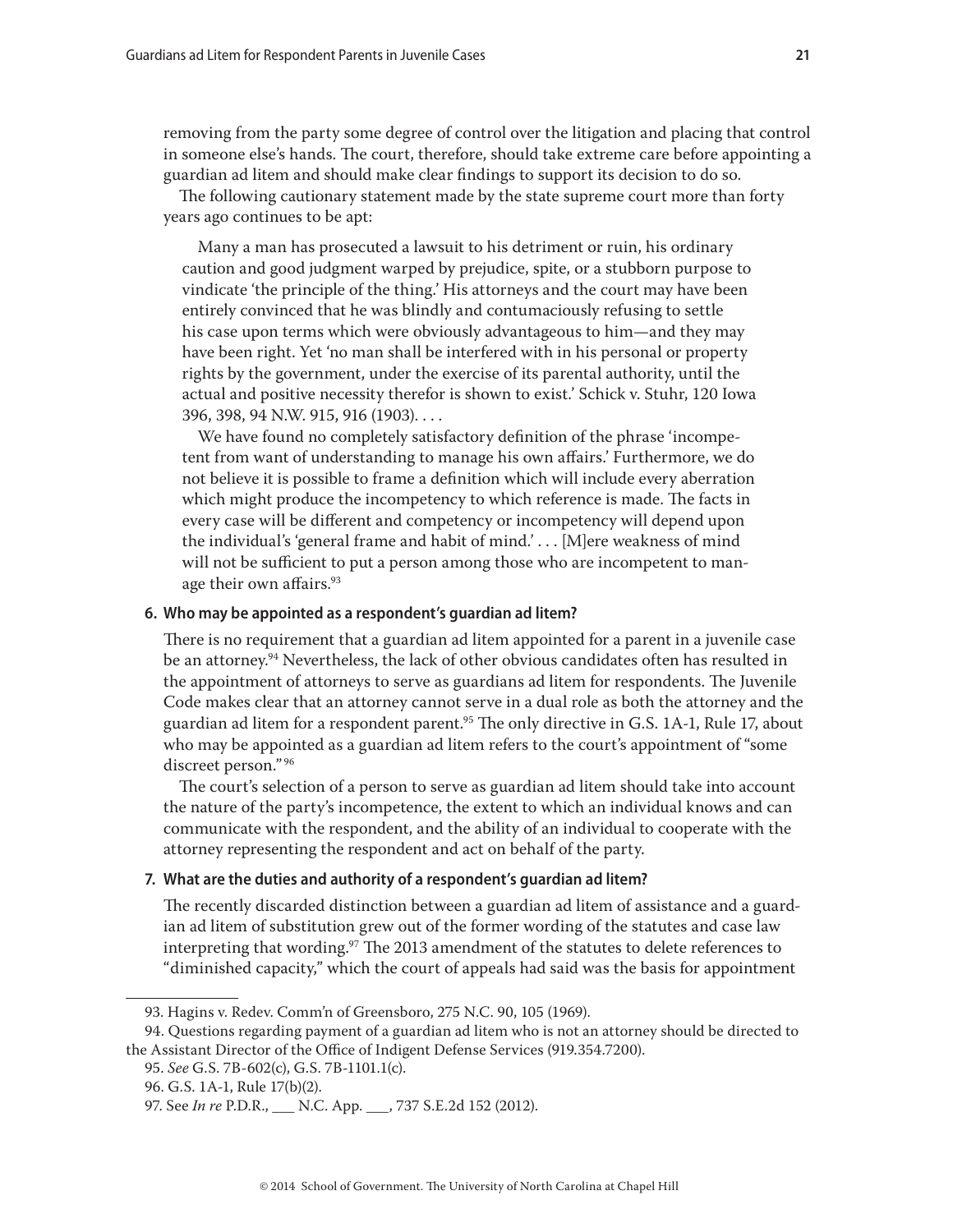of a guardian ad litem of assistance, suggests that now there are only "guardians ad litem of substitution." That conclusion and the former distinction itself are troubling, because a guardian ad litem's role is fundamentally one of assistance even though it may involve substitution of the guardian ad litem's judgment for that of the party the guardian ad litem represents. "The duty of a guardian ad litem, and in fact the object of his appointment, is to protect the interest of his wards." <sup>98</sup>

Under G.S. 1A-1, Rule 17(b), a party to a civil action who is incompetent must appear by general guardian if he or she has one or, if the party has no general guardian, by a guardian ad litem. It would seem, then, that a guardian ad litem appointed for an incompetent party would participate in the litigation in the same role and with the same authority that a court-appointed general guardian would have in relation to the litigation if the party were appearing through that guardian. As noted earlier, a guardian appointed for an adult under G.S. Chapter 35A following an adjudication of incompetence has very broad authority.<sup>99</sup> However, a general guardian's broad authority to act in the place of a ward is not absolute. A clerk's order appointing a guardian must specify the guardian's powers and duties, and the clerk may create additional duties or limit those set out in the statutes. The statutory duties of a guardian of the person are effective only to the extent that they are "not inconsistent with the terms of any order of the clerk or any other court of competent jurisdiction." 100 The powers and duties of a guardian in relation to a ward's estate are subject to any "express terms or limitations set forth in any court order creating or limiting [those] powers and duties.<sup>"101</sup> When appointing a guardian under G.S. Chapter 35A, the court may consider the "nature and extent of the needed guardianship" and order a "limited guardianship," specifying legal rights and privileges the ward retains despite an adjudication of incompetence.<sup>102</sup>

Thus, even after a determination in a juvenile case that a respondent is incompetent, the proper role of a guardian ad litem may not be the same in every case. A court might address any limitations or expectations in the order appointing the guardian ad litem. The Mississippi Supreme Court, after discussing the "diverse duties and responsibilities" a court might assign to a guardian ad litem, encouraged judges to "set forth clearly the reasons an appointment has been made and the role the guardian ad litem is expected to play in the proceedings." 103 When a court does not do that, the guardian ad litem, the party for whom he or she is appointed, and the party's attorney will be left to figure that out during the course of the proceeding.

The following statements from the purpose section of the guardianship statutes seem as relevant for a guardian ad litem as for a general guardian:

• "The essential purpose of guardianship for an incompetent person is to replace the individual's authority to make decisions with the authority of a guardian when the individual does not have adequate capacity to make such decisions." <sup>104</sup>

<sup>98.</sup> Narron v. Musgrave, 236 N.C. 388, 394 (1952), *quoting* Spence v. Goodwin, 128 N.C. 273, 274 (1901).

<sup>99.</sup> For powers and duties of guardians, see Articles 8 and 9 of G.S. Chapter 35A.

<sup>100.</sup> G.S. 35A-1241(a).

<sup>101.</sup> G.S. 35A-1250(b).

<sup>102.</sup> G.S. 35A-1212(a), G.S. 35A-1215(b).

<sup>103.</sup> S.G. v. D.C., 13 So. 3d 269, 281 (Miss. 2009).

<sup>104.</sup> G.S. 35A-1201(a)(3).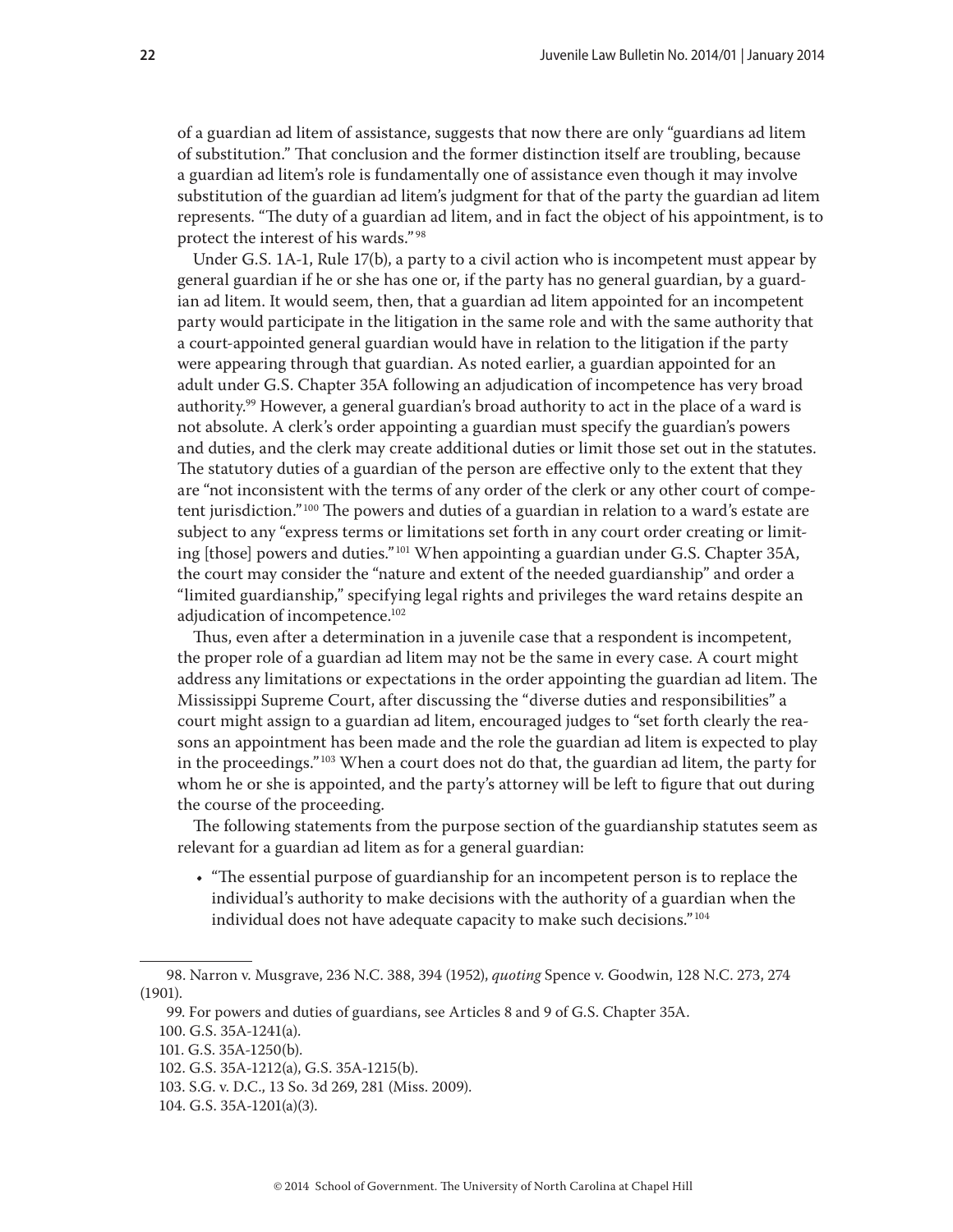- "Guardianship should seek to preserve for the incompetent person the opportunity to exercise those rights that are within his comprehension and judgment, allowing for the possibility of error to the same degree as is allowed to persons who are not incompetent." <sup>105</sup>
- "To the maximum extent of his capabilities, an incompetent person should be permitted to participate as fully as possible in all decisions that will affect him." <sup>106</sup>
- "Limiting the rights of an incompetent person by appointing a guardian for him should not be undertaken unless it is clear that a guardian will give the individual a fuller capacity for exercising his rights." <sup>107</sup>

"Substitution," if that term is used at all, should not mean depriving the party of the right to participate in and make decisions about the case to the extent he or she is able. In a personal injury action, a guardian ad litem for a seventeen-year-old party would act differently from a guardian ad litem for a six-month-old child. Teenagers have some ability to articulate their own interests and to participate in decision making. Similarly, a guardian ad litem for a parent who is in a coma should act differently from a guardian ad litem for a parent whose developmental disability prevents the managing of most of his or her own affairs but who can articulate opinions about at least some of the litigation. The guardian ad litem's role includes assisting the parent in understanding the case and in participating to the extent he or she is able while exercising judgment about and making decisions the parent is unable to make in order to protect that parent's interests.

### **8. When can a guardian ad litem withdraw or be relieved of duties by the court?**

The court of appeals has said "once a parent has been appointed a GAL according to Rule 17, the presence and participation of the GAL is necessary in order for the trial court to 'proceed to final judgment, order or decree against any party so represented...."<sup>108</sup> In the case quoted here*,* the trial court had appointed a guardian ad litem for the respondent mother early in a neglect and dependency proceeding, and that person assisted the respondent throughout the proceeding. Subsequently, social services filed a motion to terminate the respondent's parental rights, alleging, among other things, the respondent's apparent mental illness and bizarre behavior. However, when the respondent failed to appear at the termination hearing, the court allowed the guardian ad litem to withdraw.109 The court of appeals held that permitting the guardian ad litem to withdraw was error because the conditions that led the court to appoint the guardian ad litem initially continued to exist. The appellate court said, "[E]ven in the absence of respondent-mother, the GAL was still required to remain and represent respondent-mother to the fullest extent feasible during the termination hearing." <sup>110</sup>

Because the respondent's attorney cannot also serve as his or her guardian ad litem, the fact that the respondent was represented by counsel did not affect the necessity of the

<sup>105.</sup> G.S. 35A-1201(a)(5).

<sup>106.</sup> *Id*.

<sup>107.</sup> G.S. 35A-1201(a)(4).

<sup>108.</sup> *In re* A.S.Y., 208 N.C. App. 530, 540 (2010). *See also In re* P.D.R., \_\_\_ N.C. App. \_\_\_, 737 S.E.2d 152 (2012).

<sup>109.</sup> *In re A.S.Y*., 208 N.C. App. at 534.

<sup>110.</sup> *Id*. at 539.